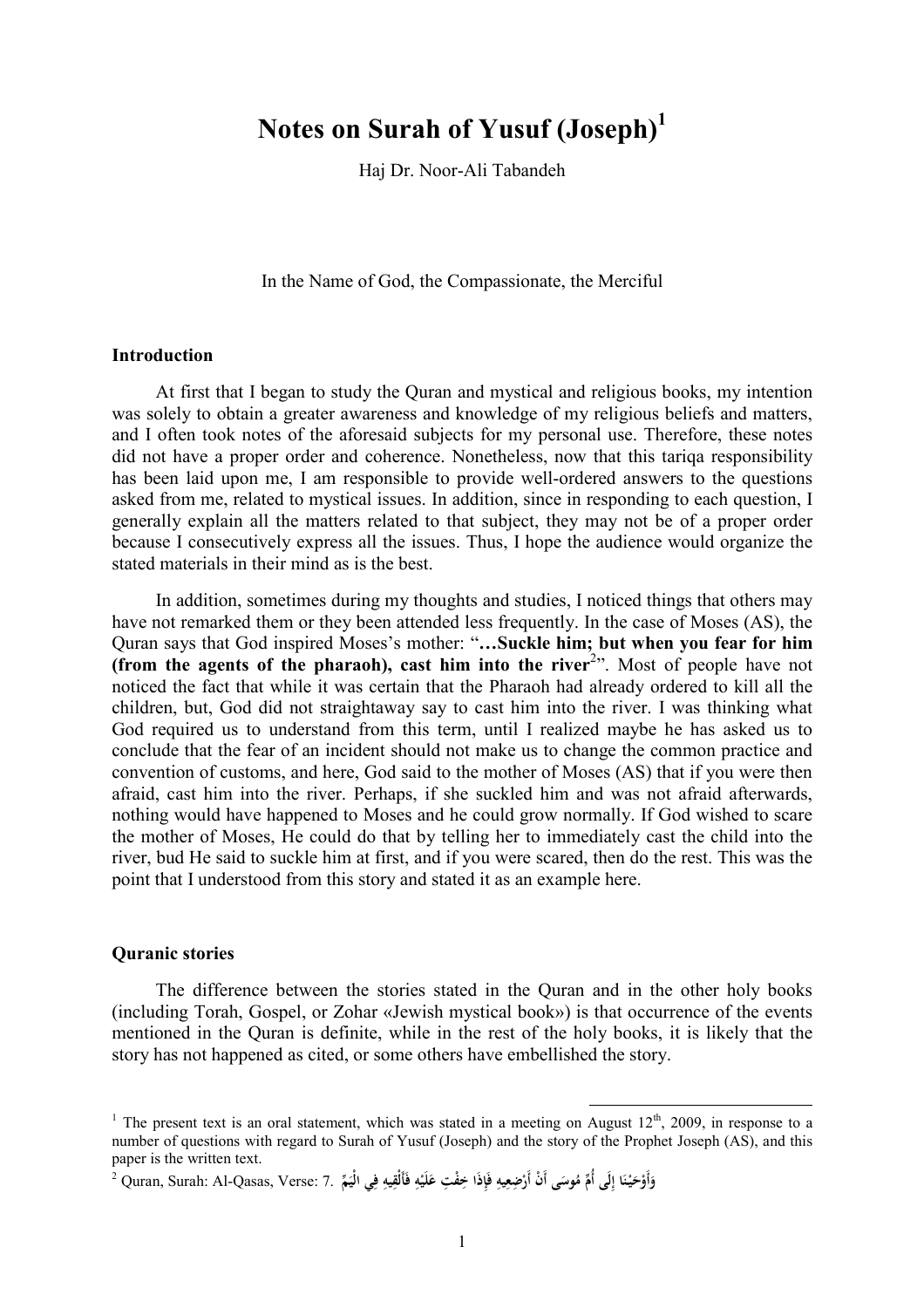Another point is that why in the Quran and the other divine books, the subjects are expressed as stories? For instance, the contents of the current Torah are mostly as stories and less of independent words of Moses (AS) are included. The reason is that the human mind is as such that stories substantially impact upon it and this is also why movies and cinema are so popular in our era. I remember when I was a teenager; children or young people went to cinemas, and when they came out of the hall, they imagined themselves as the heroes of the film. Thus, in the same way, stories and tales also influence on human beings.

Another important issue about the stories of the Quran is that the Quran has no intention of storytelling. Instead, from the past events, it only indicates the sections that we should take a lesson from and does not address the happenings that are not in our concern. For instance, if someone has beaten some other during a story, since it is not of our concern, it has not been mentioned. For example, with regard to the Prophet Moses (AS), where one of his followers and one of the Pharaoh's people (Moses' foes) were involved in a quarrel, the Quran says: "**The one from his faction called for help to him against the one from his enemy, so Moses struck him and [unintentionally] killed him**<sup>1</sup> ". And it then says: "**This is from the work of Satan. Indeed, he is a manifest, misleading enemy**<sup>2</sup> ". But the Quran does not state the full explanation and reason of the clash between them and only says the points from which we should take a lesson.

#### **Notes on Surah of Yusuf (Joseph)**

In Surah of Yusuf, where the Quran says the story of the Prophet Joseph (AS), the wife of the ruler (Aziz) of Egypt, named Zuleika, enters the story and plays her role until the point that she admits the innocence of Joseph and says: "**Now the truth has become evident. It was I who sought to seduce him, and indeed, he is of the truthful**<sup>3</sup> ".

From this point on, the Quran does not any longer mention the name of Zuleika and her story is not continued; however, in the authentic sayings of the prophets and the stories in the Torah, the rest of her story is also included. In the narrations from the Immaculate Imams (AS), they were asked about the story of Zuleika and replied. Their answers are, of course, based on the oral tales narrated from the former prophets chest by chest, some of which are mentioned in the Torah, and in case we realize that the narratives are authentic, we can consequently cite them.

There is another issue about Zuleika in Surah of Yusuf. The Quran does not name her and only explains her actions. In the Quran, no woman is mentioned but Mary. What is basically observed in the wording of stories in the Quran, which is instructive for us, is that the Quran has hardly referred to people's names in a bad way, but rather condemned their inappropriate actions. For example, the Prophet Lot (AS) did not tell his people that I hate you, but said "**Indeed, I am, toward your deed, of those who detest [it]**<sup>4</sup> ". The Quran only mentioned a few names badly. For instance, in Surah of Al-Masad, it recalls the Prophet Muhammad's uncle, Abu Lahab, badly and says: "**May the hands of Abu Lahab be ruined,** 

 $\overline{a}$ 

 $^2$  Quran, Surah: Al-Qasas, Verse: خَلْدًا مِنْ عَمَلِ الشَّيْطَانِ إِنَّهُ عَدُوٌّ مُّضِلٌّ مُّبِينٌ'' . $\cdot$ **َ ِ ٰ َ**

 $^1$  Quran, Surah: Al-Qasas, Verse:  $15,$  ''فَاسْتَغَاثَهُ الَّذِي مِنْ عَلَى الَّذِي مِنْ عَدُوِّهِ فَوَكَرَهُ مُوسَىٰ فَقَضَىٰ'''. **َ َ ِ ِ َ ِ ِ َ ِ َ َ ْ**

 $^3$  Quran, Surah: Yusuf, Verse: 51, فَإِنَّهُ لَمِنَ الصَّادِقِينَ'' , Quran, Surah: Yusuf, Verse: 51 فَأَنَا رَاوَدتُّهُ عَن نَّفْسِهِ وَإِنَّهُ لَمِنَ الصَّادِقِينَ'' , **َ َ ِ إ َ ِ َ َ** .<br>أ **َ**

<sup>4</sup> Quran, Surah: Ash-Shu`ara`, Verse: 168, " **نِّ ِين َقال الْ ُكم ِّمن ل َم ع** ." **ي لِ إ َ َ ِ َ ِ**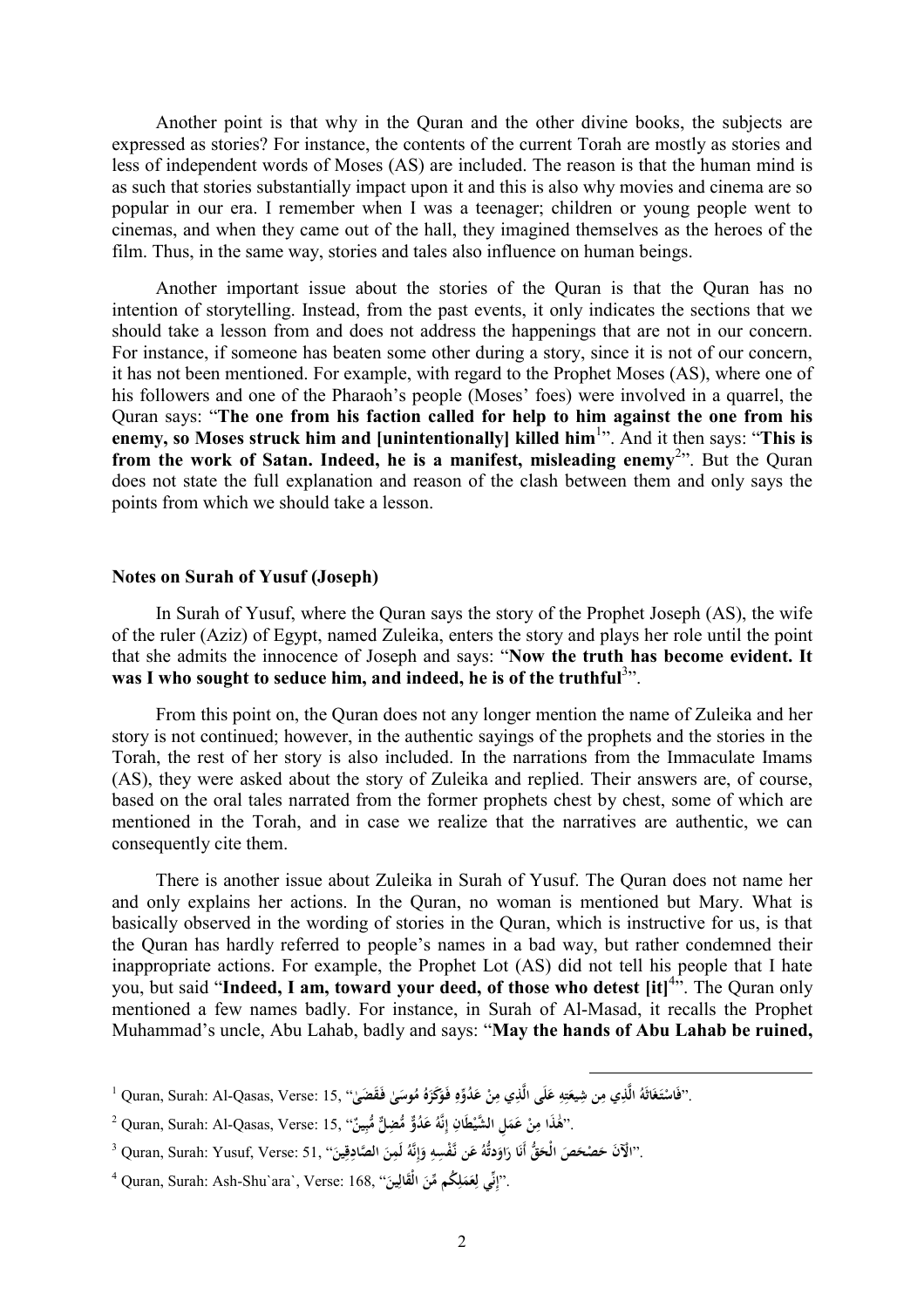and ruined is he<sup>1</sup><sup>2</sup>, and following the verse, it also denounces Abu Lahab's wife and says: "**And his wife [as well] - the carrier of firewood**<sup>2</sup> ".

When the Quran mentions the pharaoh's name in general, it does not specifically state any particular one; in contrast, when it recalls the good and righteous people, it expresses their name, as it mentions the names of the Prophet Joseph (Yusuf), Jacob (Yaqub), and Isaac (Is'haq). As previously said, the Quran does not intend to explain individuals' lives, but it magnifies the useful and beneficial parts of the story for us to learn lessons. For instance, even though Surah of Yusuf is devoted to the biography of the Prophet Joseph, it only states the parts that should be our model, and does not even name Joseph's mother, whose name is Rachel (Rahil).

At the beginning of Surah of Yusuf, the Quran expresses the reason for its specific approach of storytelling: "**We relate to you, [O Muhammad], the best of stories in what We have revealed to you of this Qur'an although you were, before it, among the**  unaware<sup>3</sup><sup>33</sup>. It means we tell you the part of the story, which are appropriate and related to revelation. Moreover, the Quran stays away from any kind of redundancy.

With respect to the phrase "the best of stories<sup>4</sup>", some of the Quran interpreters have considered the word "**stories**<sup>5</sup> " as the plural of "**story**<sup>6</sup> " and meant it as the best of stories, but some others have regarded the word "stories<sup>7</sup>" as the infinitive, meaning narration. I first heard from Mr. Saleh Ali Shah that "the best of stories<sup>8</sup>" means the best way of storytelling. His viewpoint was engraved in my mind. It means that God says that we tell stories to you with the best method of storytelling, because this fact is undoubted that all divine stories are the best and it is related to our wisdom and understanding of the verse.

Another point about Surah of Yusuf is that this surah is entirely devoted to Joseph's life and no other story is mentioned in this surah and the whole surah is about one story. The Quran did not state the story of Jacob (AS) completely, but in the Torah, the Prophet Isaac (AS) told his son, Jacob: "**You shall not take a wife of the daughters of Canaan. Arise, go to Padan aram, to the house of Bethuel, your mother's father, and take yourself from there a wife of the daughters of Laban, your mother's brother**<sup>9</sup> ". The reason Isaac ordered Jacob in this way, perhaps is that Isaac had been very happy with his wife and

 $\overline{a}$ 

 $^1$  Quran, Surah: Al-Masad, Verse: 1, ''وَتَبَّتْ يَدَا أَبِي لَهَبٍ وَتَبَّ **ت َ َ َ**

 $^3$  Quran, Surah: Yusuf, Verse: 3, فَلَمَا الْقُرْآنَ وَإِن كُنتَ مِن قَبْلِهِ لَمِنَ الْغَافِلِينَ". [3] Quran, Surah: Yusuf, Verse: 3, فَتُوْمَّ **َ ِ ِ ْ ِ إ َ ْ ٰ َ ِ َ ْ َ َ َ َ ن َ ِ**

**َصص**<sup>4</sup> **أحسن َ الق**

**قصص**<sup>5</sup>

6 **قصه**

**قصص**<sup>7</sup>

**َصص**<sup>8</sup> **َق أحسن ال**

<sup>2</sup> Quran, Surah: Al-Masad, Verse: 4, "**بِ َطَ َّمالَةَ الْح ُ ح ُه أَت ْر ام** ."**و َ َ َ**

On the sideline of this issue, I express something that I saw myself and could be the reason for some people's stupid prejudice. When I went to the Hajj in Mecca, the day we wanted to go to Arafat, we passed a street, named "Abu Lahab". It was very strange. Even though the country was a Muslim one, only because Abu Lahab had been an Arab, they had named the street in his name. Added to that, a person, who was most probably an Iranian Muslim, had written with chalk "May the hands be ruined (**داَ ي تبَّت** "(above the word Abu Lahab on the panel.

<sup>&</sup>lt;sup>9</sup> Torah, Genesis, Chapter 28, Verses: 1-3.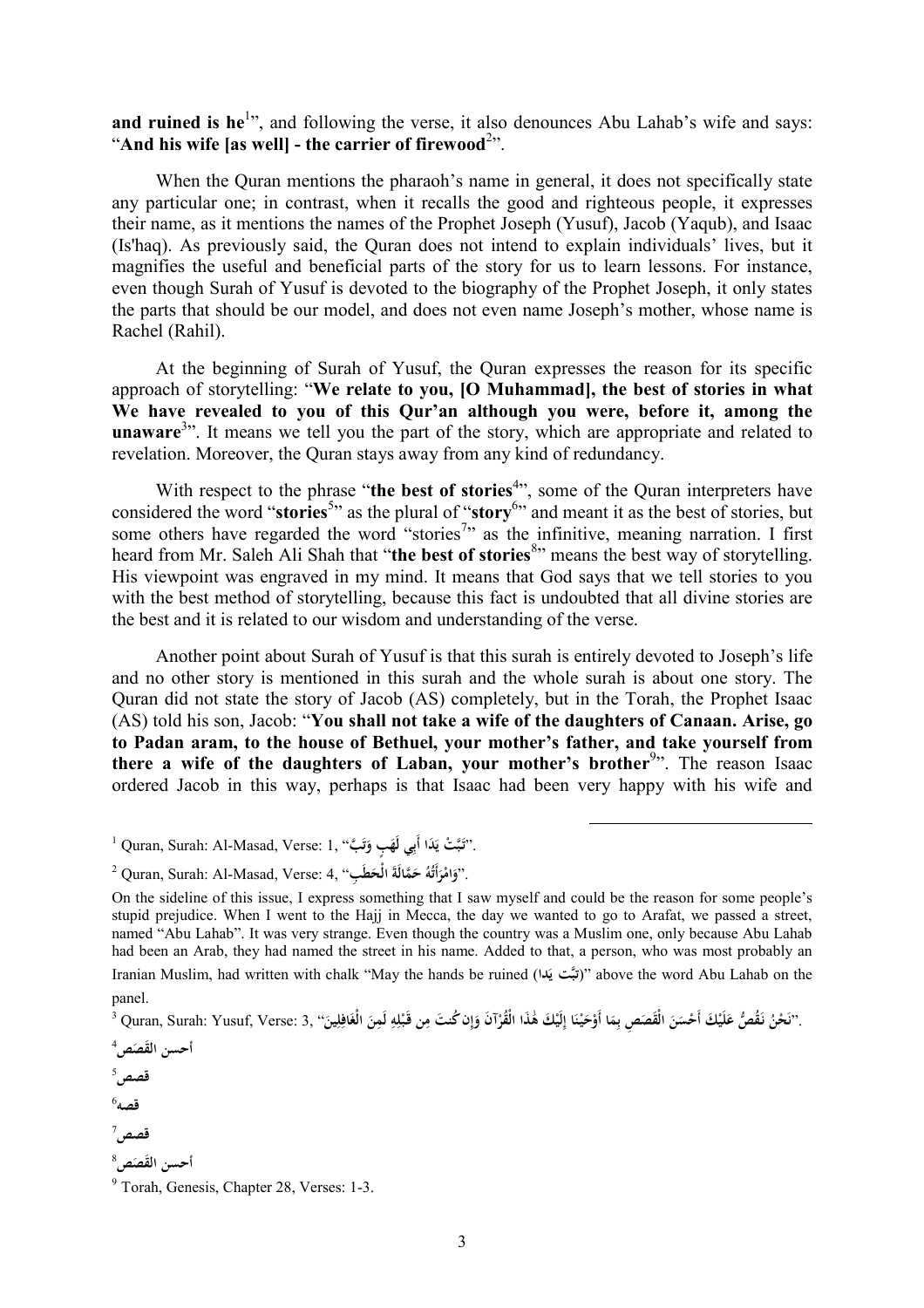wanted his child to choose a wife from the same tribe. This would signify that contrary to the opinions of some researchers and psychologists, endogamy itself is not harmful as long as the parties do not have any major illness. Even God said in the Quran to the Prophet Muhammad that he can marry his uncles' and aunts' daughters: "**O Prophet, indeed We have made lawful to you your wives to whom you have given their due compensation and those your right hand possesses from what Allah has returned to you [of captives] and the daughters of your paternal uncles and the daughters of your paternal aunts and the daughters of your maternal uncles and the daughters of your maternal aunts who**  emigrated with you<sup>1</sup><sup>2</sup>. And since people of the Quraysh tribe did not have any physical and intellectual impairment and were also his family, most of his marriages were with the girls from the Quraysh tribe.

But the rest of the story of Jacob, according to the Torah, relates to the time Jacob went to his uncle Laban and he saw his cousin Rachel on the way, who had come to take water from the well. He helped her and asked what your name is. She replied: "I am Rachel, the daughter of Laban". Jacob introduced himself and said that he has come to see his uncle Laban. The Quran has not mentioned this story. Finally, Jacob liked Rachel and fell in love with her. Of course his love was not the kind of love that is nowadays expressed in contemporary novels.

Next, he came to Laban and proposed. It is worth mentioning that Rachel was a pretty girl. In response, Laban said: "It would be even better, because you are my nephew, but you must work seven years for me to let her marry you". Additionally, it is stated in the Torah: "**And Jacob served seven years for Rachel; and they seemed unto him but a few days, for the love he had to her**<sup>2</sup> ". The seven years might have been the dowry that they normally gave to the daughter's father and after the seven years, they celebrated the wedding. But at that night, Laban brought his other daughter Leah to Jacob, who was older than Rachel, her eyes were weak, and she was not beautiful. Probably, due to the darkness, no one noticed the issue and Jacob had an intercourse with her; but in the morning, he realized that this girl is not Rachel. He went to Laban and said: "Why have you deceived me? Did I not serve you seven years for Rachel?" Laban said: "We have the custom not to marry the younger daughter as long as the older one is still single and at home". It should be mentioned that a same custom is also customary in Iran. He continued "Leah was the older daughter, but if you want Rachel, you have to work for another seven years", and Jacob agreed<sup>3</sup>. From this fact, it becomes apparent that how deeply Jacob had an interest in Rachel for which he spent fourteen years of his life in hard. Jacob had two children from Rachel: Joseph and Benjamin.

His Honorable Jacob had twelve sons, among which only the last two children were from Rachel, and perhaps his special interest to them in comparison with the other children was because of his interest in Rachel. Nonetheless, the Quran did not mention these issues, but they are stated in the Torah. As far as some of the narratins received from the Immaculate Imams are almost in conformity with this part of the Torah, we can be sure of the accuracy of the content of the Torah with regard to this story.

The Quran begins the story of Joseph's life from when he sees a dream. The Quran is

 $\overline{a}$ 

**َ ْ َ َ** **َ**

<sup>&</sup>lt;sup>1</sup> Ouran, Surah: Al-`Ahzab, Verse: 50, '' يَا أَيُّهَا النَّبِيُّ إِنَّا أَحْلَلْنَا لَكَ أَزْوَاجَكَ اللَّاتِي آتَيْتَ أُجُورَهُنَّ وَمَا مَلَكَتْ يَمِينُكَ مِمَّا أَفَاءَ اللَّهُ عَلَيْكَ وَبَنَاتِ عَمَّكَ وَبَنَاتِ عَمَّاتِكَ وَبَنَاتِ خَالِكَ **ِ َ َ َ َ َ َ َ ْ ِ ِ َ َ ي َ َ َ َ َ َ ِ َ َ َ ِ َ َ َ** وَبَنَاتِ خَالَاتِكَ اللَّاتِي هَاجَرْنَ مَعَكَ.'' **ِ َ**

<sup>&</sup>lt;sup>2</sup> Torah, Genesis, Chapter 29, Verse: 20.

<sup>3</sup> Torah, Genesis, Chapter 29, Verses: 23-31.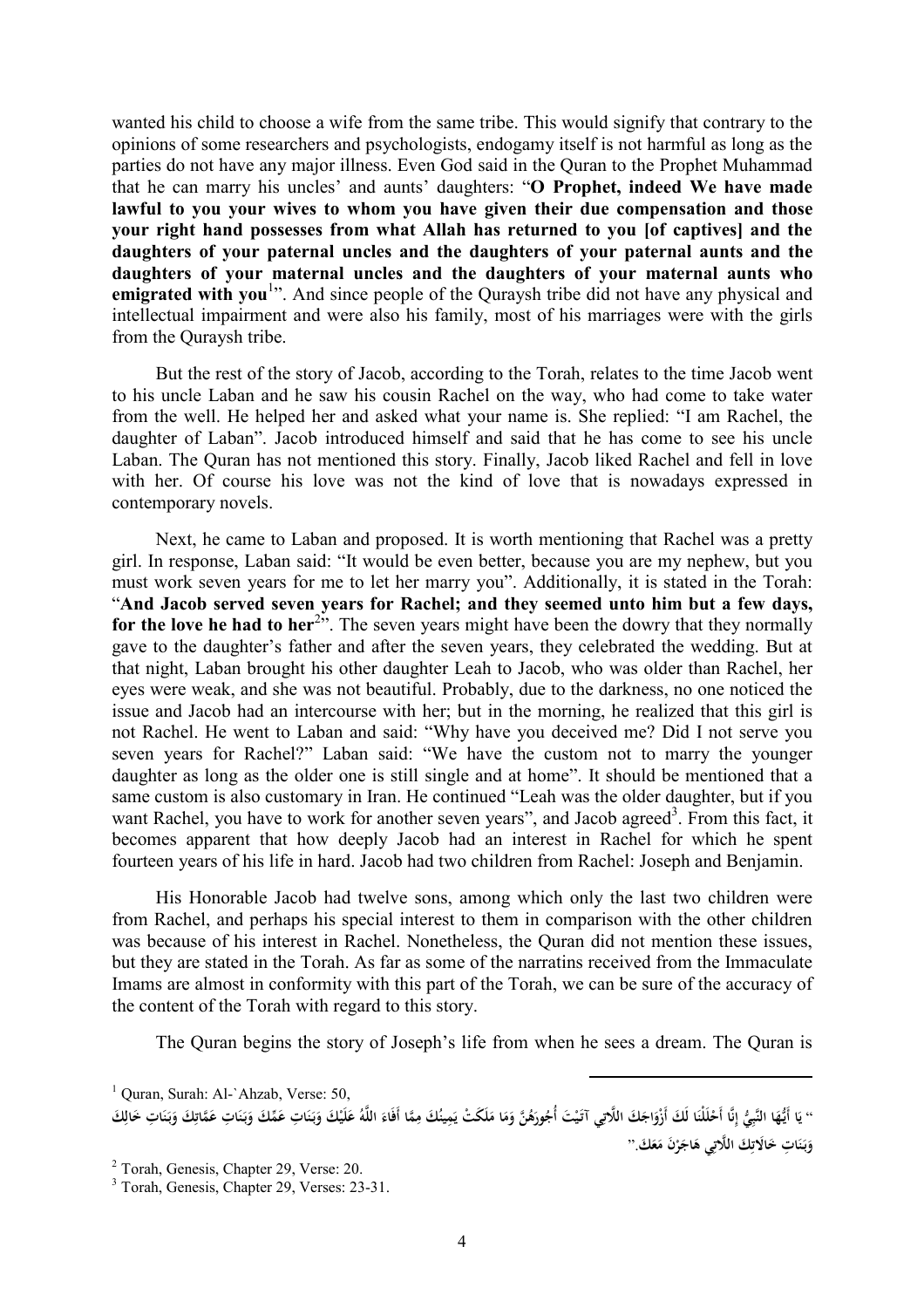not concerned about beforehand and says: "**when Joseph said to his father, 'O my father, indeed stars I have seen [in a dream] eleven and the sun and the moon; I saw them prostrating to me<sup>1</sup>**. This is where the spiritual essence of Joseph takes shape; because when he told his father about the dream, Jacob responded: "**and [God will] complete His favor upon you**<sup>2</sup> ". When Joseph grew up, God says: "**And when Joseph reached maturity, We gave him judgment and knowledge. And thus We reward the doers of good**<sup>3</sup> ". But it is important to note that when he saw that dream, since he had not reached the position of *Ihsan* (goodness) yet, the Quran did not say: "**thus We reward the doers of good**", but said: "**And thus will your Lord choose you and teach you the interpretation of narratives and complete His favor upon you and upon the family of Jacob, as He completed it upon your fathers before, Abraham and Isaac. Indeed, your Lord is Knowing and Wise**<sup>4</sup> ".

On the other side, God considers the interpretation of hadiths (dream interpretation) as a blessing; however, since Joseph was not a prophet yet, he did not recognize what a blessing it is. Also, since God says: "**[God will] complete His favor upon you**<sup>5</sup> ", therefore, it was this dream that guided Joseph in the life.

Regarding the interpretation of various kinds of dreams, some beneficial materials are sometimes expressed in modern psychoanalysis. For instance, psychoanalysts say that there is a kind of dream, which is called in French "Rèves d'orientation" and means navigating dreams. Psychologists declare that all humans see navigating dreams, but they do not understand the meaning correctly and these dreams are the ones indicating the upcoming events. Of course, such dreams do not foresee the future, but they deduct something from the current physical and mental state of the individual and reflect this inference to him/her at a different form in his/her dream. Similarly here, God wants Joseph (AS) to realize that truthful dreaming is a blessing. Additionally, as he was a child at that time and should seek guidance from his father as his mentor, so he only told his dream to his father.

Then, the Prophet Jacob told him: "**do not relate your vision to your brothers**<sup>6</sup> ". Of course, Jacob did not mean to tell anyone else except your brothers, but he meant to tell no one, not even your brothers. This command would indicate that a dream we see, if it has a real interpretation, must be revealed to someone, who resembles our father and in return, we should accept any interpretation he proposes. Afterwards, the Quran says: "**Verily in Joseph and his brethren are signs (or symbols) for seekers (after Truth)**<sup>7</sup> ". The story continues by pointing out to Joseph's brothers' jealousy and in the Torah, some detailed contents on this part of the story can be found.

The description of this story is that when Joseph's brothers saw that their father loves Joseph more than all of them, they became upset and held a grudge against Joseph. Hence,

 $\overline{a}$ 

<sup>2</sup> Quran, Surah: Yusuf, Verse: 6, "**كَ ْ لَي ُ ع ه ت ْم ع ُّم ن ت ُ** ."**و َ َ َ ِ ِ ي َ**

''وَلَمَّا بَلَغَ أَشُدَّهُ آتَيْنَاهُ حُكْمًا وَعِلْمًا وَكَذٰلِكَ نَجْزِي الْمُحْسِنِينَ'' ,Quran, Surah: Yusuf, Verse: 22<br>. **ً َ ً َ ْ َ َ َ َ ِ ن َ**

<sup>4</sup> Quran, Surah: Yusuf, Verse: 6,

"وَكَذُلِكَ يَجْتَبِيكَ رَبُّكَ وَيُعَلِّمُكَ مِن تَأْوِيلِ الْأَحَادِيثِ وَيُتِمُّ نِعْمَتَهُ عَلَيْكَ وَعَلَىٰ آلِ يَعْقُوبَ كَمَا أَتَمَّهَا عَلَىٰ أَبَوَيْكَ مِن قَبْلُ إِبْرَاهِيمَ وَإِسْحَاقَ إِنَّ **َ َ َ َ َ َ ِ ِ ي َ َ َ ِ َ َ َ َ ِ َ ِ ل َ إ َ َ ِ َ إ ِ ي َ َ َ َ َ َ رَبَّكَ عَلِيمٌ حَكِيمٌ**." **ِ َ َ**

 $^5$  Quran, Surah: Yusuf, Verse: 6, **"كَيْتُمْ نِعْمَتَهُ عَلَيْك**ْ)". **َ َ َ ِ ِ**

 $\bullet$  Quran, Surah: Yusuf, Verse: 5, ''كَـُّـهُـّـهُـّـشُ رُؤْيَاكُ عَلَىٰ إِخْوَتِكْ $\bullet$  5, ''كَـُمْـ **ِ ت َ ِ َ َ**

 $^7$  Quran, Surah: Yusuf, Verse: 7, ''لَّقَدْ كَانَ فِي يُوسُفَ وَإِخْوَتِهِ آيَاتٌ لِّلسَّائِلِينَ'' ، **َ ِ ت َ ِ إ َ ِ ل َ ِ**

 $^1$  Quran, Surah: Yusuf, Verse: 4, ''إِذْ قَالَ يُوسُفُ لِأَبِيهِ يَا أَبَتِ إِنِّي رَأَيْتُ أَحَدَ عَشَرَ كَوْكَبًا وَالشَّمْسَ وَالْقَمَرَ رَأَيْتُهُمْ لِي سَاجِدِينَ'' Quran, Surah: Yusuf, Verse: 4, '' **َ ٔ ي ِ ِ إ َ َ ِ ل ْ ْ َ َ َ َ َ َ ً ْ َ َ ِ**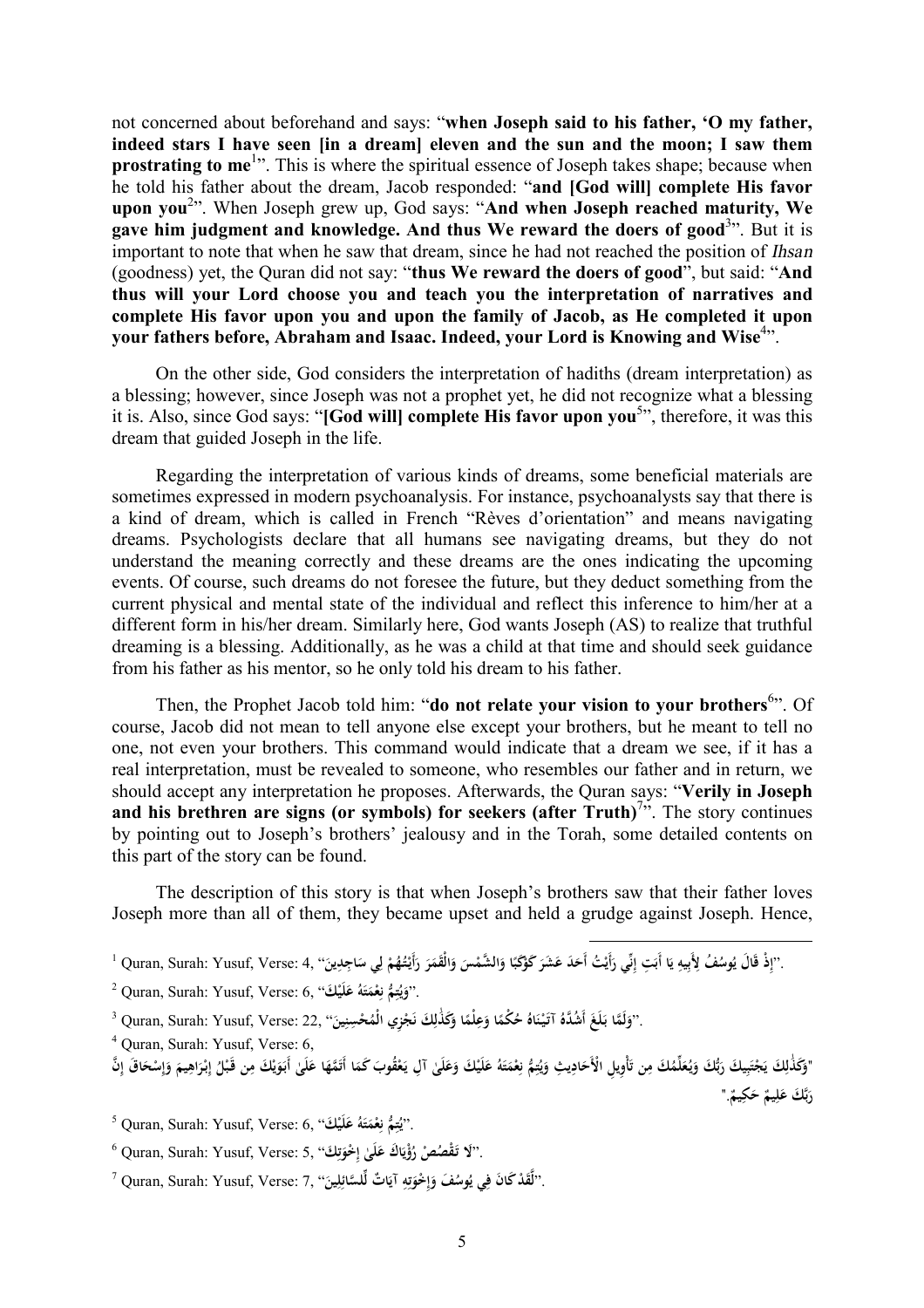when they heard his dream, they said: "you want to be ahead of us and be the superior?" His brothers also realized his dream interpretation, but since they were not aware of its divine aspect, they could not attribute it to the divine will and became rather more jealous. However, some interpreters say that all of Joseph's brothers were nice, but they have apparently made a mistake in here.

When the ten brothers became aware of Joseph's dream, they said among themselves: "**Truly Joseph and his brother are loved more by our father than we: But we are a**  goodly body<sup>1</sup>". There were wondering why their father does not care about them. This lack of attention to other children from Jacob caused jealousy and discord, and that is why observance of this issue has been asserted in Islamic rules. Jacob's manner made them to pose problems for Joseph and this was the punishment that God assigned for Jacob; of course, this is the inference that may be made from this verse.

God sets tests even for prophets and apostles and in case of, God forbid, failure, he gives them a negative score, and proportionate to the type of the act, he determines the punishment. However, it is important to know that we are not authorized to dare and say that God punished Jacob, because the relationship between God and Jacob is like the relationship between father and child, and we have no right to intervene.

In the authentic news and sayings of the Immaculate Imams, the reason for Jacob's parting from Joseph is expressed that Joseph had a slave-girl, who gave birth to a child. At that time, a slave was considered as a property. When the child grew enough, someone came to buy him or her and Jacob sold the child and separated him from his mother. The slave-girl wept a lot to God. God told her that we will separate the special and favorite son of Jacob from him and before he reaches his son, you will come to your child. It is stated that the young man, who brought Joseph's shirt from Egypt to Canaan, to put it over the head and eyes of Jacob to make him to regain his eyesight, saw a woman sitting in a corner. He asked her: "Where is the house of Jacob?" She showed it and said: "what is your affair with Jacob?" the young man explained the issue. At this time, the woman, who was the said slave of Jacob, remembered God's promise and asked: "What is your name?" and it turned out that he is the same child that Jacob had sold. This way, God's promise was fulfilled and before Joseph reached Jacob, the child of that slave returned to his mother.

In other narrations, it is said that one day, Jacob had slaughtered a sheep for food. At the same time, a man entered who was hungry and could not find anything to eat. Jacob forgot to feed the man and God punished him in this way.

Maybe such deeds are not considered as sins for us, but for Jacob and other prophets, they are as evident as a little black spot on a white clothes, while it is totally unrecognizable on a dingy clothes. Overall, some people believe that Jacob suffered the divine punishment according to the will of God.

However, based on some news, since Joseph was a child and did not know the importance of his father's saying, he told his dream to his brothers, which resonated their jealousy and they decided to kill him. But one of the brothers that some have claimed that his name was Judah and in some other news, his name has been mentioned as Levi, Levi is the one who became prophet after Joseph and prophecy remained in his generation, said: "do not kill him because killing the children of the prophets brings unhappiness and would cause

l

 $^1$  Quran, Surah: Yusuf, Verse: 8, ''أَلَيُوسُفُ وَأَخُوهُ أَحَبُّ إِلَىٰ أَبِينَا مِنَّا وَنَحْنُ عُصْبَةٌ''. **َ ن َ َ ِ َ َ**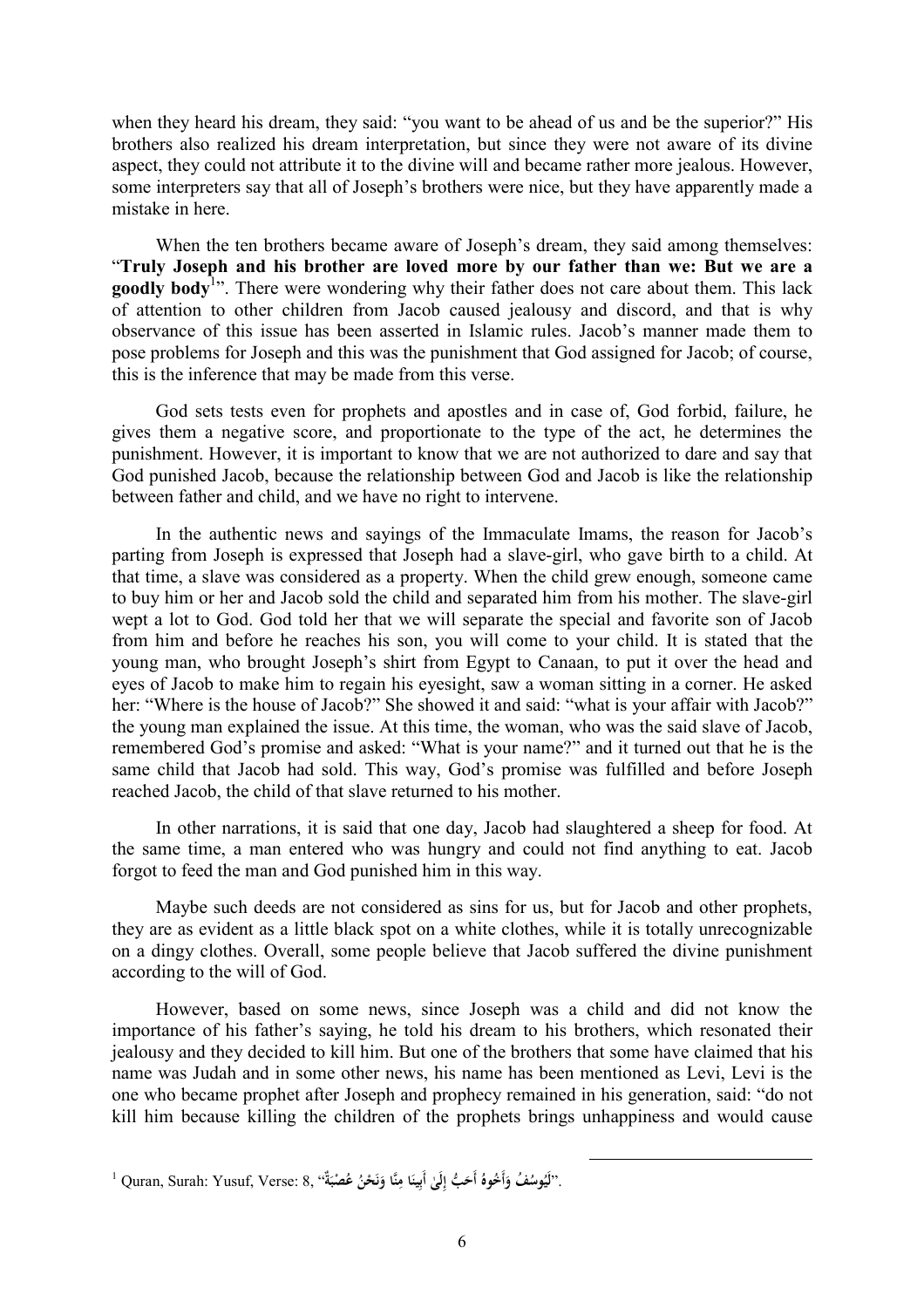calamity; instead, throw him in a well on the way of passing caravans in order for them to take him". Brothers accepted and put the plan into action. In the Torah, it is said that the brother's name was Robin<sup>1</sup>, and his intention of this proposal was to save Joseph so that when brothers threw Joseph and left the well, he would come back and save Joseph's life, but he could not succeed to do so.

According to some news, at the end of the story of Joseph, when because of the stealing issue, Benjamin stayed with Joseph, it was Robin who said to his brothers: "I would not come back to my father and I will stay in Egypt as I left my faith in his hands as a guarantee to keep Benjamin safe and return him, and since I cannot bring him back and we were also blameworthy for keeping Joseph safe, even though I did not do anything wrong, but we all are guilty, I would be embarrassed before our father". So, his stayed in Egypt. The Quran says: "**The eldest of them said, 'Do you not know that your father has taken upon you an oath by Allah and [that] before you failed in [your duty to] Joseph? So I will never leave [this] land until my father permits me or Allah decides for me, and He is the best of**  judges<sup>2</sup><sup>22</sup>. It is interesting that he did not say: go and tell our father<sup>3</sup> that Benjamin has stolen, but said tell your father<sup> $4$ </sup>. It seems that Robin himself knew that the son of Jacob would not steal and such a claim was strange for him. Hence, he said: "**Return to your father and say, 'O our father, indeed your son has stolen, and we did not testify except to what we knew. And we were not witnesses of the unseen**<sup>5</sup> ". As I mentioned before, according to the sayings, Joseph became the successor of Jacob and after him, this brother took his place.

Overall, after they threw Joseph into the bottom of the well, a caravan passed the place. Some have declared that the head of the caravan was Malik Ibn Za'ar, who was the descendant of Abraham by four generations. He found Joseph and bought him from his brothers. It is also conveyed that Malik Ibn Za'ar had previously seen a dream, which had been interpreted that he would find a slave in the land of Canaan, who brings him a lot of blessing in this world and hereafter.

Ultimately, when Joseph's brothers sold him to Malik Ibn Za'ar, they came back to Jacob and stated: "a wolf attacked Joseph in the desert and tore him, and this blood-stained shirt also testifies our truthfulness". The key point here is that when Joseph's brothers decided to take Joseph (AS) to the desert and kill him, they did not know how they should perform their intention, without letting Jacob (AS) seemingly know about it. This is where one can realize that whenever something is supposed to happen according to the divine will, someone himself may say something that directs his enemies the way to destroy himself. When Joseph's brothers told their father that we want to take Joseph to the desert for recreation, Jacob (AS) said: "**I fear that a wolf would eat him while you are of him**  unaware<sup>6</sup><sup>55</sup>. Also, another issue here is that whatever comes to the mind of the prophet of God, somehow will be objectively manifested. When Joseph's brothers fulfilled their plan,

"قَالَ كَبِيرُهُمْ أَلَمْ تَعْلَمُوا أَنَّ أَبَاكُمْ قَدْ أَخَذَ عَلَيْكُم مَّوْثِقًا مِّنَ اللَّهِ وَمِن قَبْلُ مَا فَرَّطتُمْ فِي يُوسُفَ فَلَنْ أَبْرَحَ الْأَرْضَ حَتَّىٰ يَأْذَنَ لِي أَبِي أَوْ يَحْكُمَ **ْ ُ ْ ْ ْ ِ ْ َ ِ َ ِ َ ِ ث ْ ْ َ ْ َ َ ِ ْ َ ي** اللَّهُ لِي وَهُوَ خَيْرُ الْحَاكِمِينَ". **ل َ َ َ**

 $\overline{a}$ 

3 **َبانا ا**

4 **أبي ُکم**

`'ارْجِعُوا إِلَىٰ أَبِيكُمْ فَقُولُوا يَا أَبَانَا إِنَّ ابْنَكَ سَرَقَ وَمَا شَهِدْنَا إِلَّا بِمَا عَلِمْنَا وَمَا كُنَّا لِلْغَيْبِ حَافِظِينَ'' ,Quran, Surah: Yusuf, Verse: 81 وَمَا كُنَّا لِلْغَيْبِ حَافِظِينَ'' ,Qu **ْ َ ِ َ َ َ ْ ِ َ َ َ َ َ َ َ ْ** .<br>. **َ ٔ ْ ِ ِ َ ِ َ**

 $^6$  Quran, Surah: Yusuf, Verse: 13, فَافِلُونَ'' ,21 Quran, Surah: Yusuf, Verse:  $13,$  فَافِلُونَ'' ، **ِ َ ْ َ ْ َ**

<sup>&</sup>lt;sup>1</sup> Torah, Genesis, Chapter 37, Verse: 21.

<sup>2</sup> Quran, Surah: Yusuf, Verse: 80,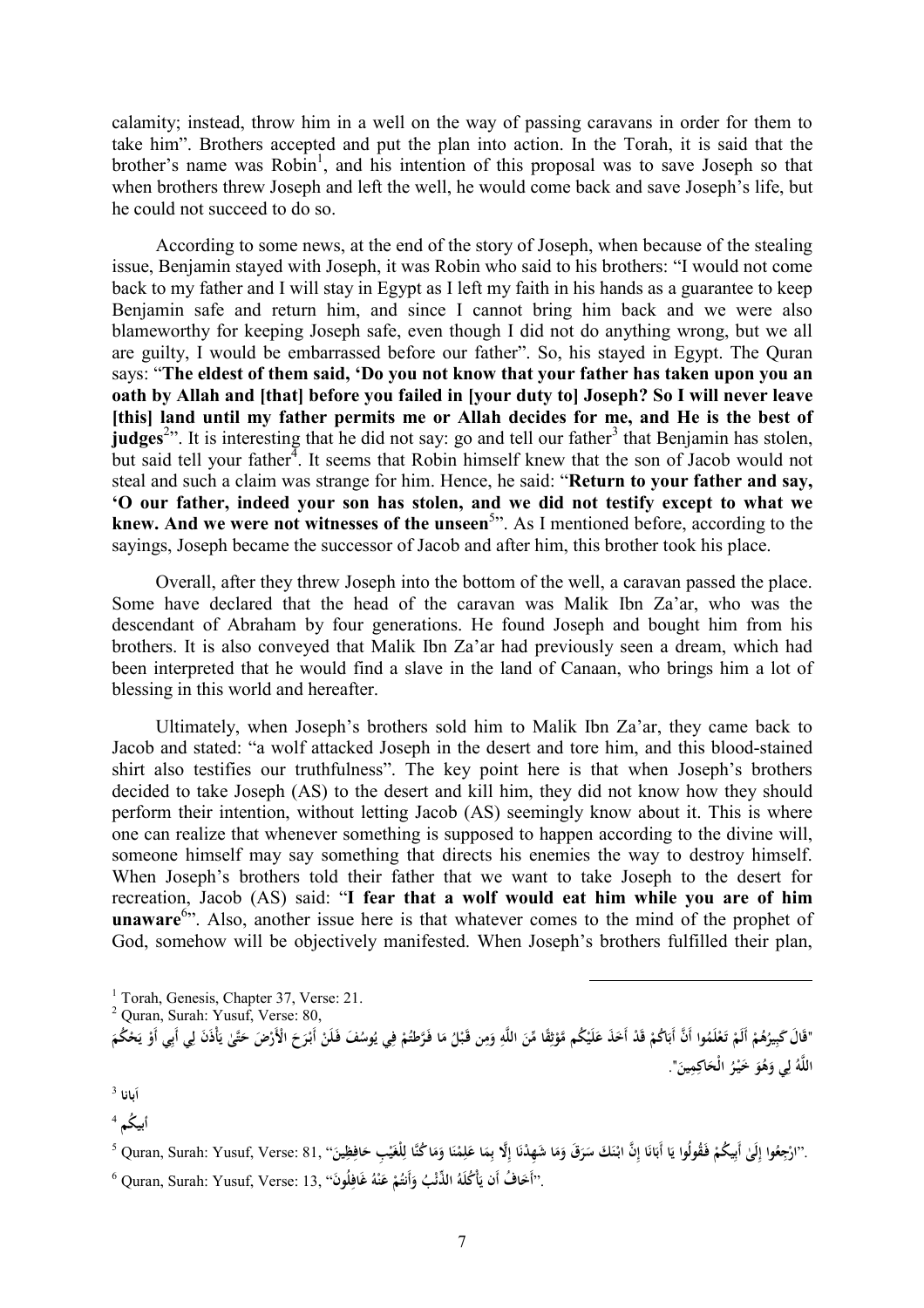they returned and showed Joseph's blood-stained shirt to Jacob and told him that a wolf ate Joseph. Jacob became very sad and told them: "**Rather, your souls have enticed you to something, so patience is most fitting**<sup>1</sup> ". Maybe Jacob referred to his heart and realized that this is the punishment, God has decreed for him and on this basis, he failed to understand that they have lied to him and he evidently believed them.

Another point is that in Surah Yusuf, we are faced with two characters of the Prophet Jacob (AS): one character is related to the aspect of "**I am only a man like you**<sup>2</sup> " and from this viewpoint, he could not know that Joseph is in the well of Canaan. But his other character is related to the aspect, which is inspired from the divine revelation. Therefore, when *Bashir* (congratulator/the young man cited before) brings Joseph's shirt to Jacob, the aspect of "**(but) the inspiration has come to me**<sup>3</sup> " of Jacob is exposed and he states: "**Did I not tell you that I know from Allah that which you do not know?**<sup>4</sup> " The verses of Saadi (may god bless him) also refer to these two aspects and characters of Jacob, where he says:

*One asked the man who had lost his son: O' noble and wise old man!* 

*As you have smelt the odor of his garment from Egypt Why have you not seen him in the well of Canaan?* 

He replied:

*'My state is that of leaping lightning. One moment it appears and at another vanishes.* 

*I am sometimes sitting in high heaven. Sometimes I cannot see the back of my foot.* 

*Were a dervish always to remain in that state He would not care for the two worlds.' 5*

But in some news, it is stated that Jacob (AS) after seeing the blood-stained shirt of Joseph had said that what kind of wolf it was that has been severely furious with Joseph's body, but shown mercy to his shirt, and it has eaten Joseph, but not torn his shirt $6$ .

The story continues and that caravan takes Joseph to Egypt. At those times, "Pharaoh" was used as the title of the Egyptian kings, similar to "Kasra" that was the title of the Sassanid kings. In the Quran, wherever "Pharaoh" is used, it also means arrogance and selfishness. But in the story of Joseph, the king of Egypt is not addressed as "Pharaoh", but called "Malek". This indicates that the Quran paid attention to the true nature of the person and used this title, instead. The Pharaoh in the era of Joseph (AS) is said to be Ryan Ibn Walid, who believed Joseph and passed away in the lifetime of His Honorable Joseph.

l

 $^1$  Quran, Surah: Yusuf, Verse:  $18,$  ''جَلْ شَكُمْ أَمْرًا فَصَبْرٌ جَمِيلٌ''. [18] "Quran, Surah: Yusuf, Verse:  $18,$ **ً ْ ْ َ ب**

<sup>2</sup> Quran, Surah: Al-Kahf, Verse: 110, " **ا أَن ْلُ ُكم ِّمثـ ٌ َ َشر** ." **ب ُ ْ**

<sup>3</sup> Quran, Surah: Al-Kahf, Verse: 110, "**َّي لَ َ ٰى إ وح ُ** ."**ي ِ**

<sup>14</sup>أَلَمْ أَقُل لَّكُمْ إِنِّي أَعْلَمُ مِنَ اللَّهِ مَا لَا تَعْلَمُونَ<sup>،</sup> ,Quran, Surah: Yusuf, Verse: 96 كَمَّا<br>-**إ ْ ْ ْ َ ِ َ ِ**

<sup>5</sup> Kulliyat-e-Saadi, with the aid of Dr. Mazaher Mosaffa, published by Rozaneh, Tehran, 2004, Golestan, Chapter 2, Story 10, pp. 43, Lines 11-16.

<sup>6</sup> Tafsir Al-Safi, by Mullah Muhammad Mohsen Feyz Kashani, published by Muassast al-Alami lil-Matbuat, Beirut, Lebanon, Vol. 2, p. 10.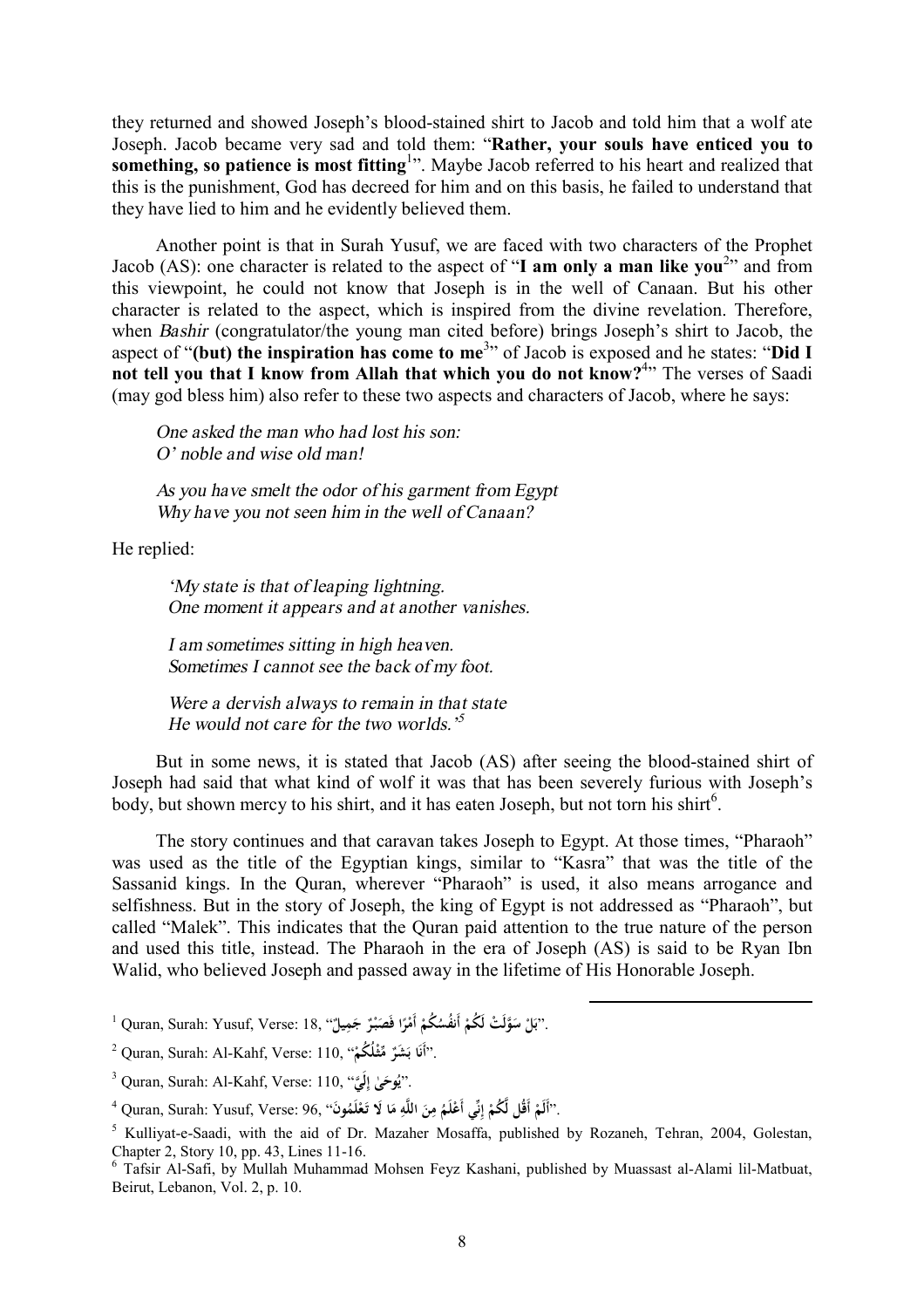The Quran states in the next verses that Zuleika wanted to take her pleasure of Joseph. She was a woman who was famous for her beauty. It is said that before she married Egypt's Aziz, whose name was Potiphar Ibn Rouayheb, she dreamed that she would be the wife of a high ranked man. The word "Aziz" almost means "Excellency", which was used for the Prime Minister or Chancellor of the King of Egypt (Pharaoh), who was a high official. Later, when Egypt's Aziz proposed to her, despite his old age and being sterile, based on the dream she had seen, she accepted him and became his wife. However, after marriage, she noticed that he is not the one she had seen in her dream. Nevertheless, this issue is stated not in the Quran, but in the reported narrations. However, her dream later came true and she became the wife of Egypt's Aziz, the Honorable Prophet Joseph (AS).

Nonetheless, according to this verse, "**And she, in whose house he was, sought to seduce him. She closed the doors and said, "Come, you." He said, "[I seek] the refuge of Allah. Indeed, he is my master, who has made good my residence. Indeed, wrongdoers**  will not succeed."<sup>1</sup>", Zuleika intended to make the Prophet Joseph commit a great sin. Even though her conspiracy did not work, her deed was invidious and inappropriate; however, it should be noticed that the Quran did not mention her badly, whereas in Surah of At-Tahrim, the Quran mentioned the wives of the Prophets Lot and Noah badly: "**Allah presents an example of those who disbelieved: the wife of Noah and the wife of Lot. They were under two of Our righteous servants but betrayed them, so those prophets did not avail them from Allah at all, and it was said, "Enter the Fire with those who enter"**<sup>2</sup> ". All these materials might indicate the fact that Zuleika was in some way of communicating with God, and based on the divine essence she possessed, God treated her with compassion. Also, she might have thought that since she did not have any children and her spouse was not her desired husband, she could commit such a heinous act. But the point about Zuleika is that after Joseph interpreted the dream of Malek and thereafter, Malek asked the Egyptian women about Joseph, here, even though she could deny Joseph's purity, she confessed her sin and stated: "**Now the truth has become evident. It was I who sought to seduce him, and indeed, he is of the truthful.**<sup>3</sup> " Although Zuleika caused Joseph (AS) being imprisoned by Egypt's Aziz, because she admitted her guilt and through that, she saved an innocent from being charged, while she was free not to do that, this behavior is considered a wellness for her and perhaps, this is why God had mercy on her, since she committed a sin, but then compensated and her repentance was accepted.

Well, from here that Zuleika repented and, so-called, flew into the sea of repentance, the Quran does not any longer mention her. But despite all the mentioned, the reason for her to commit such a sin might refer to this fact that while a human can achieve the high levels of sagacity, at the same time, he or she can deteriorate and fall to the level of animals. Jami says:

*The human is a unique concoction composed of, Both angels and animals* 

 $<sup>1</sup>$  Ouran, Surah: Yusuf, Verse: 23,</sup>

"وَرَاوَدَتْهُ الَّتِي هُوَ فِي بَيْتِهَا عَن نَّفْسِهِ وَغَلَّقَتِ الْأَبْوَابَ وَقَالَتْ هَيْتَ لَكَ قَالَ مَعَاذَ اللَّهِ إِنَّهُ رَبِّي أَحْسَنَ مَثْوَايَ إِنَّهُ لَا يُفْلِحُ الظَّالِمُونَ". **َ َ َ ِ َ ِ ْ َ ِ َ ِ ت َ َ َ َ َ ِ َ َ َ َ َ َ ِ ِ ِ** <sup>2</sup> Quran, Surah: At-Tahrim, Verse: 10,

l

"ضَرَبَ اللَّهُ مَثَلًا لِّلَّذِينَ كَفَرُوا امْرَأَتَ نُوحٍ وَامْرَأَتَ لُوطٍ كَانَتَا تَحْتَ عَبْدَيْنِ مِنْ عِبَادِنَا صَالِحَيْنِ فَخَانَتَاهُمَا فَلَمْ يُغْنِيَا عَنْهُمَا مِنَ اللَّهِ شَيْئًا وَقِيلَ **َ َ َ َ َ َ َ ْ َ ِ ن َ َ ِ َ َ** .<br>. **ْ َ ِ ْ َ َ َ ِ ِ ْ َ َ ً َ** ادْخُلَا النَّارَ مَعَ الدَّاخِلِينَ". **َ َ**

 $^3$  Quran, Surah: Yusuf, Verse: 51, فَيْسِهِ وَإِنَّهُ لَمِنَ الصَّادِقِينَ") (31 Quran, Surah: Yusuf, Verse: "أَلَآنَ حَصْحَصَ الْحَقُّ أَنَا رَاوَدتُّهُ عَن نَّفْسِهِ وَإِنَّهُ لَمِنَ الصَّادِقِينَ **َ َ ِ إ َ ِ َ َ ُ َ**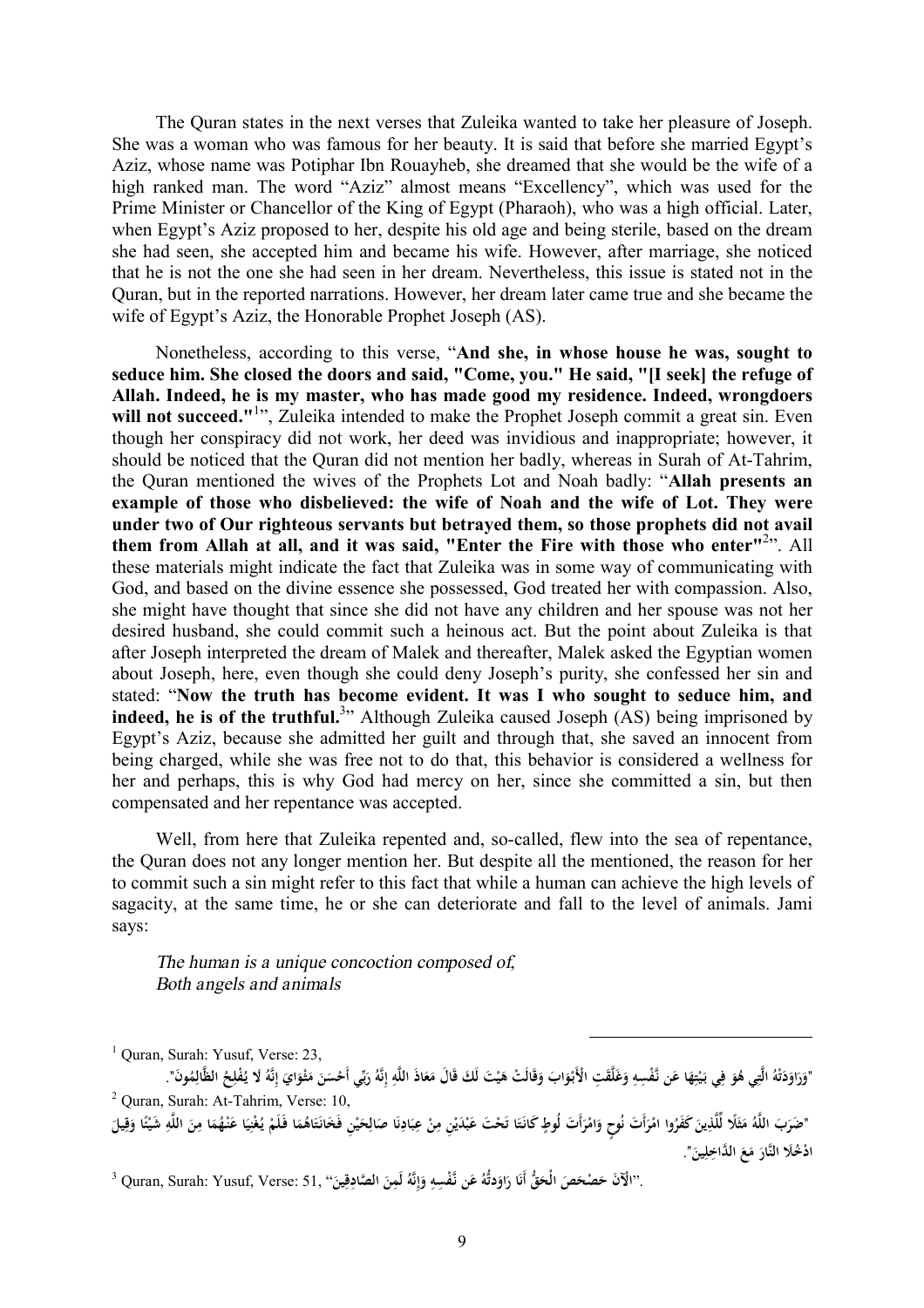### *If he desires to be an angel, he can be even better, And if he desires to be like an animal, he can be even more abject.*

Another matter that should be legally discussed here is that the relationship and intercourse between a man and a woman is not a problem in itself, but if it is done under certain conditions, it will cause the attachment of an attribute or a description, which gives value to it. This means that if the action is according to God's commands, it will be right and bring positive effects, as the late Majlisi narrated that if this act is performed between a husband and a wife, after the *Qosl* (body wash), for every drop of water falling from his/her body, for example, seventy thousand angels will pray for him/her<sup>1</sup>. But if it is not based on the divine instructions, it will be considered as negative, will be downgraded, will turn into an animal act, will cause regression for the human, and some punishment has been assigned for it. Thus, the intention of the parties, the conditions, and the characteristics of the two people who conduct this act, are important and critical in the assessment of the act, and the assigned penalty is not only related to the act, but also to the intention of the parties and the conditions in which the action has been performed<sup>2</sup>.

God has naturally placed the sexual instinct in the human being and animal. However, with animals, there is a different condition. For instance, cows become virile (ready to mate) in a certain period, or if we would observe carefully, cats also become virile in a certain period; actually, a male cat does not always mate with females and it is only in a certain time, and also when a female is pregnant, no other male will approach her. In human beings, the situation is different and there is no specific time. A woman, within an age range but at all

l

<sup>2</sup> But the legal point, which is noteworthy in this regard, is that as stated in Surah of An-Nur, Verse 19: "**Indeed, those who like that immorality should be spread [or publicized] among those who have believed will have**  إِنَّ الَّذِينَ يُحِبُّونَ أَن تَشِيعَ الْفَاحِشَةُ فِي الَّذِينَ آمَنُوا لَهُمْ عَذَابٌ أَلِيمٌ ) ''a painful punishment in this world and the Hereafter **ِ ْ َ َ ِ َ َ ي َ إ**

**ِ** فِي اللَّذْنِيَا وَالْآخِرَةِ), God did not want a sin to be developed in the society, whether the act itself, or the story. That is **َ َ َ ِ**

 $<sup>1</sup>$  Of course, I do not know how the number of angels has been obtained! God bless the deceased Mullah</sup> Khodadad Kheybargi, who was Akhund (Mullah) and had a school. His Honorable Ali-Shah said: "from my age (i.e., during the childhood of His Honorable Ali-Shah himself) until the age of Mahmoud (i.e., the childhood of Doctor Mahmoud Tabandeh, his youngest child), everyone (of us/his children) has learnt school lessons and Quran-reading at the school of Mullah Khodadad". He had special statistics of the number of angels. For example, he said that on the morning of Ashura, 1,500 angels were around the Imam Hussain (AS) and expressed that we are at your service, and he dismissed them. Or, during the prayer before the noon of Ashura, 10,012 Angels stood behind him, or after the prayer, 15,176 angels were there. Overall, his statistics were very meticulous! In fact, similar to some statistics that are generally published nowadays. His Honorable Ali-Shah held him in respect, but someday, asked him: "Mullah! From which book you state such statistics?" He responded that I have a manuscript in which these statistics are written. He asked: "What is the name of the book?" He replied: "Unfortunately, the first page and also the last page of the book were missing".

why for this act, taking a legal proof has been strictly emphasized in such a way that providing such a proof to the jurist has become almost impossible, except only through the confession of the doers; because clearly no one does this act in front of the eyes of four just witnesses (as proof).

When Verses 4 and 5 of Surah of An-Nur were descended, one of the companions of the Prophet Muhammad, named Saad or Asem Ansari, went to him and said: "Although I fully admit the truth of this divine writ, but if a man enters his home and sees his wife sleeping with a stranger, then he must tell nothing to her until he brings four just witnesses, and if when he brought them, the person has gone and the man claims what he had seen, must he be flogged eighty lashes?" Meanwhile, one of the companions, named Hilal bin Umayyah, for whom this event had happened, entered and brought the matter to the Prophet Muhammad (PBUH) and the Prophet wanted to punish him with the penalty of slander. At the same time, Verses 6-9 of Surah of An-Nur were descended, related to the *Le'an* command of condemnation, which expressed that in these cases, the man must testify four times that he is truthful and for the fifth time, he must testify that if he were lying, the curse of Allah would be upon him. Then, the wife must testify four times that her husband is telling a lie and for the fifth time, she must testify that the wrath of God would be upon him if her husband were telling the truth; then, the separation between the husband and the wife will take place.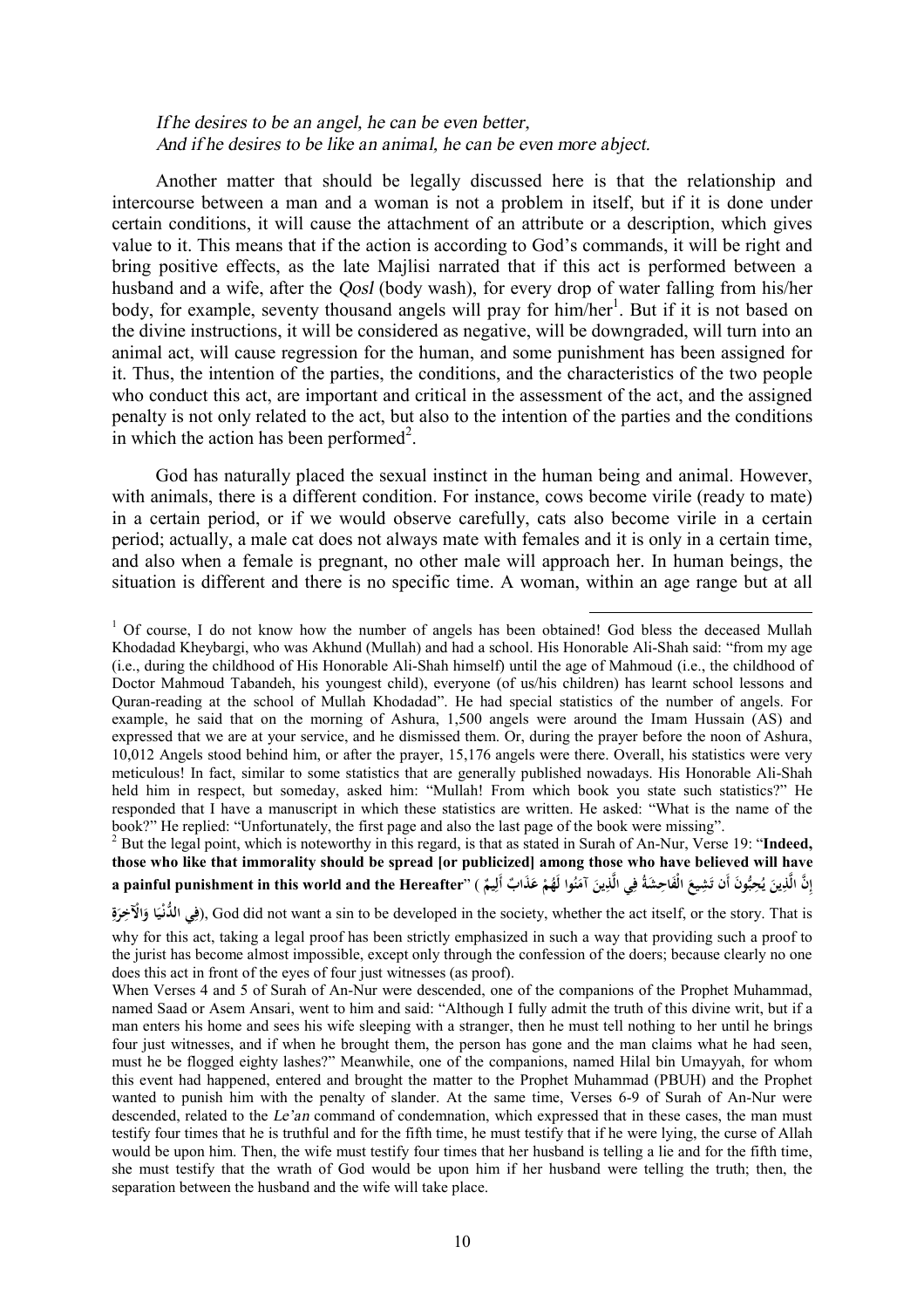times, can become pregnant and she is ready to reproduce. Therefore, in order for the human race to have discipline and regularity, God has specified some regulations in which the violation is impermissible.

In the story of Joseph, when Zuleika made the plan, Joseph found himself in a dilemma. On one hand, he was a young man and a beautiful woman was before him; on the other hand, it was God's decree, which had prohibited him. The significantly important matter here is that he succeeded to let the divine command dominate his instinct and this is what God has intended for the human being.

God put instinct in animals, and nature in humans, which is also called instinct in psychology. Animals follow their own instincts, which means that they lack intelligence and willpower to do or not to do an instinctive subject, but human beings are different, as God stated about the human: "**Indeed, I will make upon the earth a successive authority**<sup>1</sup> ". Caliph (authority) is someone who is dominant, which means that he has the authority on God's behalf and therefore, he cannot be the follower of his own instinct like animals. Moreover, God does not aim to abandon man, because he might be demoted to the levels even lower than the animal level. Hence, he has specified the divine laws and instructions that if the parties came close by their instincts and in compliance with those conditions, it would be fully permissible; as he says in Surah of Al-Baqarah: "**so come to your place of cultivation however you wish**<sup>2</sup> ". And since human instinct is always there and also the divine order is always there, the conflict between the instinct and the divine order is permanent. As Freud<sup>3</sup> expresses: "a man's libido, as long as he is alive, is with him". But since the instinct is often in power to impose itself, God has placed a barrier to tame the instinct. It is important for the man to put the divine order before his instinct, and the motivation to obey God must be strong enough to hinder the instinct and maintain the balance.

Thus, one of the important points in the story of the Prophet Joseph (AS) is that he could dominate the divine order over his instinct. The Quran states the reason: "**And she certainly determined [to seduce] him, and he would have inclined to her had he not seen the proof of his Lord**. 4 " Instinct is so strong that even overcame Joseph, but God proof prevailed on him. If God proof is realized for a man, he can overcome the instinct even though it of so much power.

But what is the God proof? Quran said about the Prophet Moses (AS): "**And when he attained his full strength and was [mentally] mature, We bestowed upon him judgement and knowledge. And thus do We reward the doers of good**. 5 " And about the Prophet Joseph (AS), when he had that dream, because he was still at the beginning of his journey of perfection, the Quran said: "**And thus will your Lord choose you and teach you the interpretation of narratives and complete His favor.<sup>6</sup>** But when Joseph came to growth and perfection, the Quran says: "**And when Joseph reached maturity, We gave him** 

<sup>1</sup> Quran, Surah: Al-Baqarah, Verse: 30, "**ًيفةَ ِض َخل ي ْالأَر ف ٌ ل اعِ نِّي ج** ."**إ ِ ْ ِ َ ِ**

<sup>2</sup> Quran, Surah: Al-Baqarah, Verse: 223, " **ُم ت ئ أَنَّى شِ َ ُكم ر ْ ح ُوا** ."**فَأْت ْ ْ ْ ث ْ َ**

<sup>&</sup>lt;sup>3</sup> When Freud founded psychoanalytic teachings, his teachings were highly criticized, but the major scientific foundation he built is still in place.

 $^4$  Quran, Surah: Yusuf, Verse: 24, ''فِلَقَدْ هَمَّتْ بِهِ وَهَمَّ بِهَا لَوْلا أَنْ رَأَى بُرْهَانَ رَبِّهِ'' $\,$ **ِ َ ْ َ َ ِ َ ِ ِ َ**

 $^5$  Quran, Surah: Al-Qasas, Verse:  $14,$  فَكُمَّا وَعِلْمًا وَكَذَلِكَ نَجْزِي الْمُحْسِنِينَ'' . [14] Quran, Surah: Al-Qasas, Verse:  $14,$ **َ ً َ ً َ ْ َ ْ َ َ َ َ ِ**

 $^6$  Quran, Surah: Yusuf, Verse: 6, ''وَكَذَلِكَ يَجْتَبِيكَ رَبُّكَ وَيُتِمَا لِنَّاسِكَ بِالْقَادِيثِ وَيُتِمُّ نِعْمَتَهُ'' ,Quran, Surah: Yusuf, Verse: 6 **َ َ ِ ِ ي َ َ َ ت ْ ِ َ َ َ َ ِ َ ِ َ**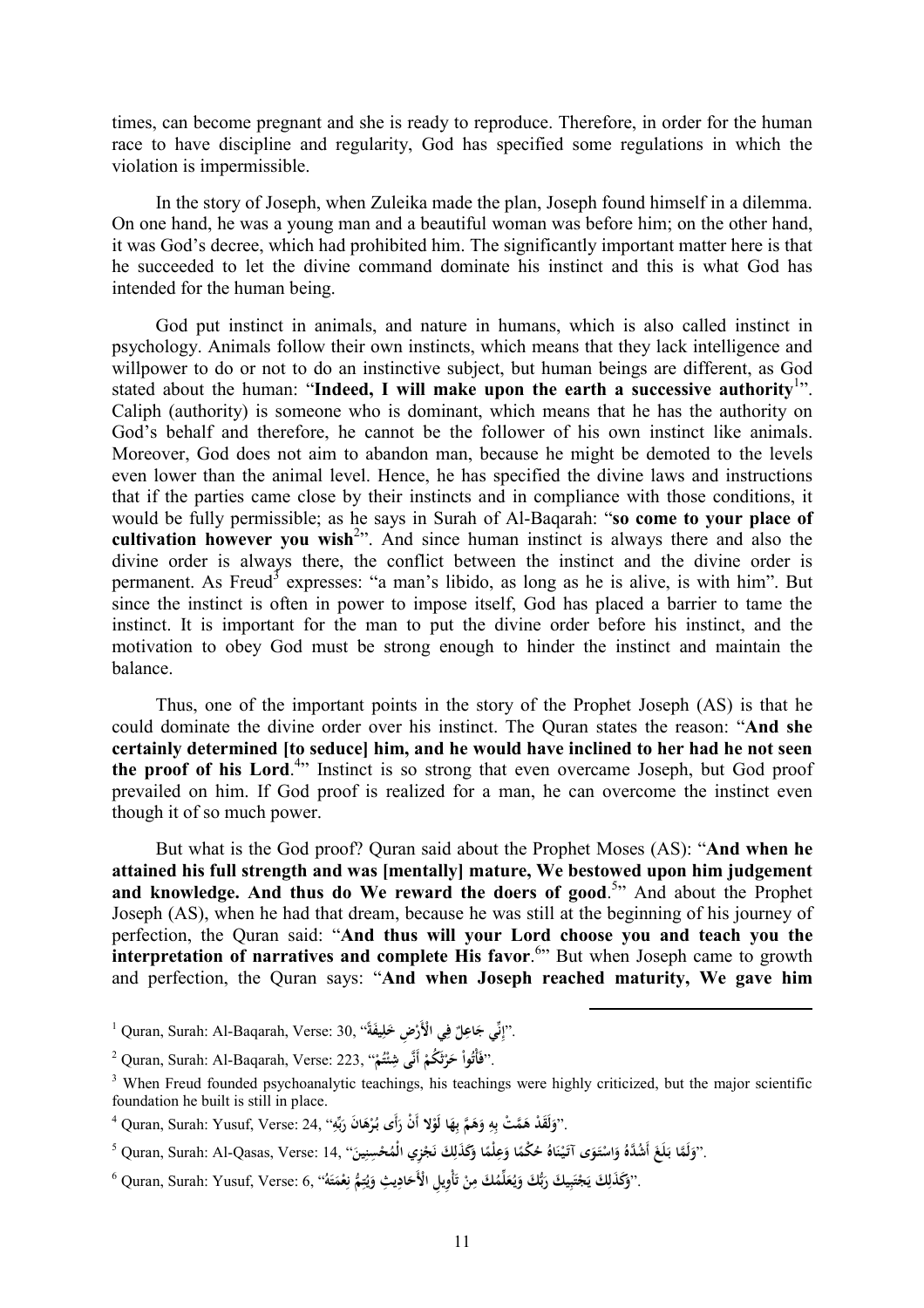**judgment and knowledge. And thus We reward the doers of good**<sup>1</sup> ". After this verse, as mentioned above, it says: "**And she certainly determined [to seduce] him, and he would have inclined to her had he not seen the proof of his Lord**<sup>2</sup> ".

The proof of God was the spiritual knowledge and wisdom, which God had donated Joseph. In the language of mystics, the meaning of the proof of God is the calmness and relief, which is descended to the Prophets and the righteous people, and gives them assistance in the major and minor worlds. Relief was actually the divine form of the Prophet Jacob, which was inspired on the heart of Joseph (AS), and in Sufism and mysticism, is called the "intellectual face", which is incarnated for the seeker.

Zuleika's plan to attract Joseph to herself was that she had arranged a place in the palace with the pictures of herself and Joseph drawn on the walls, which were sexually arousing and could motivate Joseph toward her. The provisions had been prepared in a way that after Joseph came to every room, they planned to lock the door behind. But in the Torah, preparation of such a place by Zuleika is not mentioned. It has been stated in our narrations that when Joseph was put in a locked room with Zuleika, he started to think what he should do. Meanwhile, he looked and suddenly saw that the door was opened; he went to the next room and saw that it was unlocked too, until the locks were unlocked one after another. Rumi with regard to this story states:

*If you step on the path, the way will be revealed to you, If you become nonexistence, existence will be conferred on you* 

And in the description of the above verse, he expresses:

*Though Zuleika locked the doors on every side, There appeared to be <sup>a</sup> hopeless situation for Joseph to try* 

*The locks and the doors opened and the way was appeared, Once Joseph put his trust in God and ran* 

*Although there are no obvious means of exit from the world, We must run like Joseph amazingly* 

*So that the lock is broken and the door appears, And you will dwell in the placeless space* 3

When Joseph reached the last lock, he saw: "**her husband at the door**<sup>4</sup>". Now, concerning this question that how may Zuleika's husband (Egypt's Aziz) had come at the door, we must say:

*I am telling the truth that the sedition comes from God, But I don't dare to say anything since I am so fearful* 5

Here, God trained two people: the Prophet Joseph who was given the prophecy later,

l

 $^1$  Quran, Surah: Yusuf, Verse: 22, فَلَمَّا وَكَذَلِكَ نَجْزِي الْمُحْسِنِينَ") (21 Quran, Surah: Yusuf, Verse:  $22,$ **َ ً َ ً َ ْ َ َ َ َ ِ**

 $^2$  Quran, Surah: Yusuf, Verse: 24, ''وَلَقَدْ هَمَّتْ بِهِ وَهَمَّ بِهَا لَوْلا أَنْ رَأَى بُرْهَانَ رَبِّهِ'' ، **ِ َ ْ َ َ ِ َ ِ ِ َ**

<sup>3</sup> Masnavi Manavi, Correction of Tofiq Sobhani, Book 5, Lines 1105-1108.

 $^4$  Quran, Surah: Yusuf, Verse: 25, ''سُيِّلَدَهَا لَمَدَى الْبَابِ''.<br>-**َ**

<sup>5</sup> Attributed to Naser Khosrow.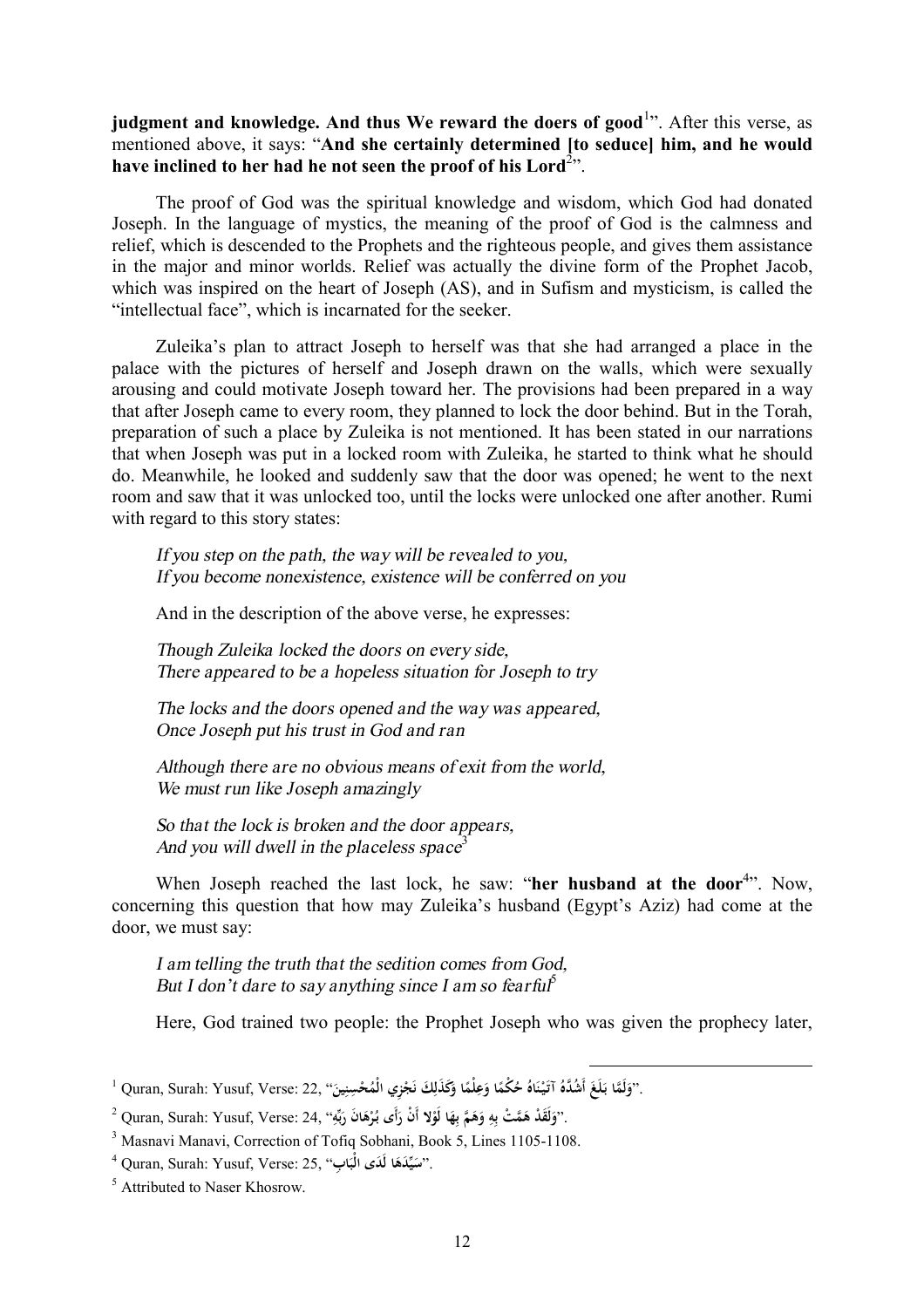and Zuleika who took the lesson proportionately. Later, when Joseph was jailed, he became familiar with two young courtiers, who were also imprisoned. They saw two dreams and described them for Joseph (AS). He interpreted and told one of them: "you will be given a good position and will be serving wine for the king", and told the other one: "you will be hanged". The second one told Joseph: "I lied to you in order to see how you may interpret the dream". Joseph replied: "you two proposed your inquiries and what I interpreted will become the divine will, and will be realized: "**The matter has been decreed about which you both inquire**<sup>1</sup>". It means that what you asked my opinion for is over and final. So here, while the dream has been considered important, it has been also shown that the word of the Prophet Joseph will be effective in the matter and whatever interpretation he makes will come true. That is why it is said that the dreams that a person thinks they are important shall be said to no one, but to the saints of God or a knowledgeable person, who could interpret and any interpretation the saints offer will come true.

Joseph, after telling their dream interpretation, told the person, who was told that he will be acquitted and become the courtier for the wine of the king, to remind him to the king: "Mention me before your master<sup>2</sup>", and tell him that Joseph is imprisoned innocently. Here the Quran says: "**But Satan made him forget the mention [to] his master**<sup>3</sup> ". It seems that Satan was watchful and when he saw that Joseph has resorted to this person, caused him to forget his request. It gives the impression that forgetting the recommendation of friends might be due to the induction of Satan and while there was not much time left of the sentence, since Joseph had resorted to someone other than God, God says: "**Joseph remained in prison**  several years<sup>4</sup>".

In some narrations, it is said that when Joseph resorted to his prison mate and requested him, an angel came down and said: "God says: Who made you precious to your father?" Joseph responded: "the God." Then, he said: "when your brothers decided to kill you and threw you into the well, who saved you?" He replied: "the God." Then, he said: "Who sent you to Egypt and made you respected?" Joseph said: "the God." The angel said: "God says: although we saved you from death and calamities many times, why did you resort to someone other than Allah?" The result of his action was that "**he remained in prison for few more years until Pharaoh had a dream**".

Here, God calls this pharaoh "Malek" and according to the previously-mentioned matters, this is considered a value for this king. The Malek gave Joseph a high rank and Joseph became the Aziz of Egypt. Afterwards, when the famine occurred in Egypt, Joseph's brothers came to him and he told them to bring Benjamin next time. When they returned with Benjamin, those events happened and Joseph kept Benjamin with himself. Joseph's brothers came back to Jacob without Benjamin and informed him about the story. He became despondent again and said the same phrase as when he was similarly told about Joseph being eaten by a wolf. He said: "**Rather, your souls have enticed you to something, so patience is most fitting. Perhaps Allah will bring them to me all together**<sup>5</sup> ". In response: "**They said, "By Allah, you will not cease remembering Joseph until you become fatally ill or** 

 $^1$  Quran, Surah: Yusuf, Verse: 41, ''فِيَّفِتِيَانِ''. **َ ِ َ ْ ت ِ َ**

<sup>2</sup> Quran, Surah: Yusuf, Verse: 42, "**كَ بِّ ْ َد ر ن ي عِ** ."**اذُْكر َ ِ ن ْ**

<sup>3</sup> Quran, Surah: Yusuf, Verse: 42, " **َطْ ال َّشي ُ اه ْس فَأَن بِّه ر ْكر** ." **ُ ان ذِ َ ِ َ َ**

 $^4$  Quran, Surah: Yusuf, Verse: 42, "بِفَلَبِثَ فِي السَّجْنِ بِضْعَ سِنِينَ". **َ ِ ِ ِ**

 $^5$  Quran, Surah: Yusuf, Verse: 83, ''فَيَاتِيَنِي بِهِمْ جَمِيعًا'' ,Quran, Surah: Yusuf, Verse: 83 كَمْ أَنفُسُكُمْ أَمْرًا فَصَبْرٌ جَمِيلٌ عَسَى اللَّهُ أَن يَأْتِيَنِي بِهِمْ جَمِيعًا'' , **ً َ ِ با ً ْ ْ َ**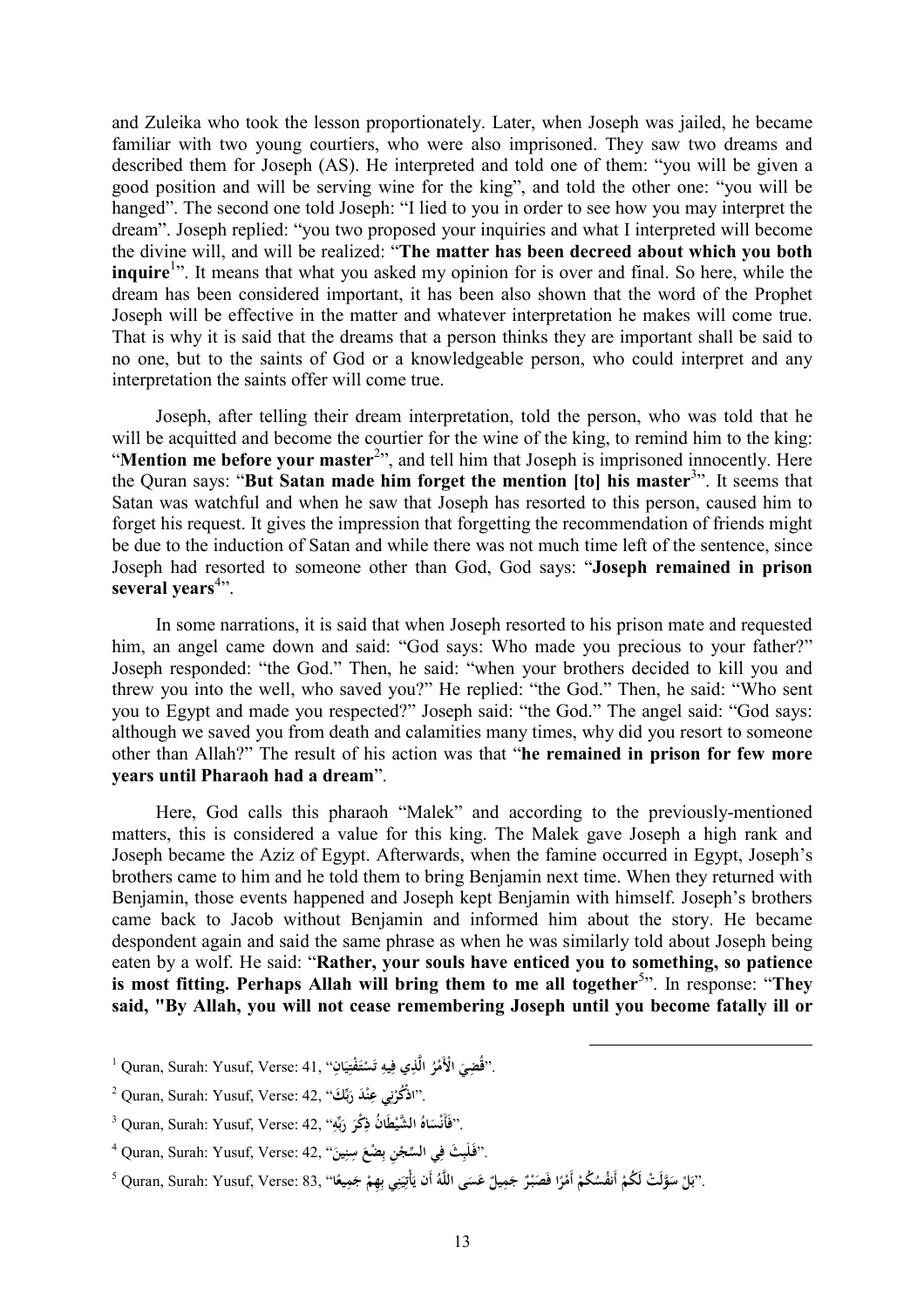**become of those who perish"**<sup>1</sup> ". In reply: "**He said, "I only complain of my suffering and my grief to Allah, and I know from Allah that which you do not know**<sup>2</sup> ". Here, even though Jacob had not heard from Joseph yet, he hoped that the divine punishment that God decreed for him has been finished and God would bring both his children to him, and it was for this reason that "**I know from Allah that which you do not know**<sup>3</sup> ". In fact, although Jacob had been told that a wolf has eaten Joseph, he tells his children: "**O my sons, go and find out about Joseph and his brother and despair not of relief from Allah. Indeed, no one despairs of relief from Allah except the disbelieving people**<sup>4</sup> ".

Ultimately, at the end of the story, the Prophet Jacob went to Joseph (AS). In the Torah, it is mentioned that when Jacob saw Joseph, he said: "**now that I saw you alive I can die**<sup>5</sup> ". But the Quran does not say such a phrase and states: "**and they bowed to him in prostration**<sup>6</sup>. It should be noted that the prostration of the Prophet Jacob (AS) was not toward Joseph, because Jacob was both his father and mentor; rather, it was a prostration of gratitude to the divine presence, and Joseph's brothers and parents made a prostration of thankfulness to God.

Some say that Joseph's mother had died at that time and the woman with his father was her aunt and at those times, calling aunt as mother was common. After that, Joseph told his father: "**O my father, this is the explanation of my vision of before. My Lord has made it**  reality<sup>7</sup><sup>2</sup>. Joseph was certainly very happy and in the narrations, it is stated that since Joseph neglected to thank his father, who was also his spiritual mentor, Gabriel came down to him and said: "Joseph! Open your hand"; he opened and a light came out of his hand and went to the sky. Joseph asked: "What was that light?" Gabriel replied: "It was the light of greatness and knowledge", and as mystics put it, it was the light of guardianship $^8$  that God had placed in your generation, and because you could not completely respect and appreciate your father, Jacob, the light left your generation. Therefore, Joseph succeeded his father, but after him, the brother who intended to save him from the well and had prevented his killing, and also in the case of the theft accusation attributed to Benjamin, had said: "I will never return without Benjamin to the Father, because I pledged my faith $9$ , became the successor of the Prophet Joseph (AS) and thus, the prophecy remained in the lineage of Jacob (AS). At the end of this Surah, Quran says: "**There was certainly in their stories a lesson for those of understanding. Never was the Our'an a narration invented**  $10$ **.** 

 $^1$  Quran, Surah: Yusuf, Verse: 85, فَالُوا تَاللَّهِ تَفْتَأُ تَذْكُرُ يُوسُفَ حَتَّى تَكُونَ حَرَضًا أَوْ تَكُونَ مِنَ الْهَالِكِينَ'' .25 Quran, Surah: Yusuf, Verse: 85 **َ ِ َ َ ِ ت ْ َ َ َ ي َ َ َ**

 $^2$  Quran, Surah: Yusuf, Verse: 86, ''فَالَ بِانَّمَا أَشْكُو بَثِّي وَحُزْنِي إِلَى اللَّهِ وَأَعْلَمُ مِنَ اللَّهِ مَا لَا تَعْلَمُونَ'' ,Quran, Surah: Yusuf, Verse: 86 **ْ َ ِ َ ِ َ ِ ِ** <u>:</u> **ن ْ َ َ ِ**

 $^3$  Quran, Surah: Yusuf, Verse: 86, ''أَعْلَمُ مِنَ اللَّهِ مَا لاَ تَعْلَمُونَ''. **ْ َ ِ َ ِ**

<sup>4</sup> Quran, Surah: Yusuf, Verse: 87,

"يَا بَنِيَّ اذْهَبُوا فَتَحَسَّسُوا مِن يُوسُفَ وَأَخِيهِ وَلَا تَيْأَسُوا مِن رَّوْحِ اللَّهِ إِنَّهُ لَا يَيْأَسُ مِن رَّوْحِ اللَّهِ إِلَّا الْقَوْمُ الْكَافِرُونَ". **ْ ِ ْ َ ِ إ ِ ْ ِ ْ َ َ ِ َ ِ َ ِ َ َ إ ِ ِ ْ**

 $\overline{a}$ 

 $<sup>5</sup>$  Torah, Genesis, Chapter 46, Verse: 30.</sup>

<sup>6</sup> Quran, Surah: Yusuf, Verse: 100, "**داً َّج ُ ُ س َ َخُّروا لَه** ."**و**

 $^7$  Quran, Surah: Yusuf, Verse: 100, ''فَّا جَعَلَهَا رَبِّي حَقًّا'' Quran, Surah: Yusuf, Verse: 100, '' **َ َ َ َ َ ِ َ َ َ ٰ َ َ َ**

**ولايت** <sup>8</sup>

<sup>9</sup> Tafsir Bayan a-Sa`ada fi Maqamat al-Ibadah, Haj Molla Soltan Muhammad Gonabadi Soltan-Ali-Shah, Haghighat Publications, 2002, Volume 2, Page 373.

.''لَقَدْكَانَ فِي قَصَصِهِمْ عِبْرَةٌ لأُولِي الأَلْبَابِ مَاكَانَ حَدِيثًا يُفْتَرَى'' ,Quran, Surah: Yusuf, Verse: 111 ( **ً َ َ ِ َ ْ َ**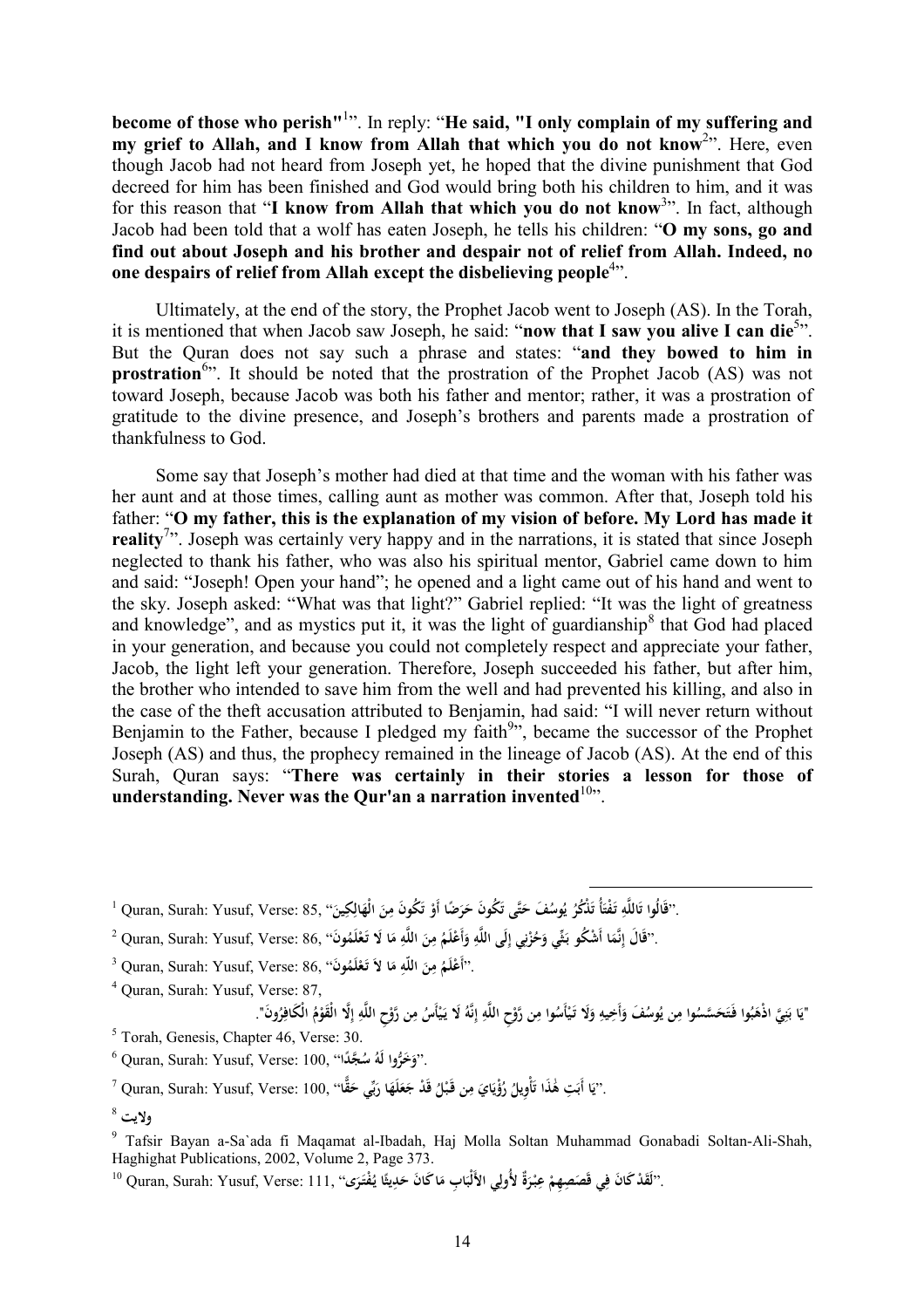## **Questions and answers**

 $*$  In some exegeses, it is expressed that Joseph had the position of guardianship<sup>1</sup> and Jacob had the position of prophecy. According to these interpretations, it appears that Joseph was the obeyed and Jacob was the obedient?

No. If someone is not in the position of guardianship, he cannot have prophecy. Any prophet is a guardian, but any guardian is not a prophet. The prophecy does not necessarily require to be received, but guardianship must be received. The guardianship after Jacob was transferred from Jacob to Joseph, and Joseph was given the prophecy as well.

\* Another point, which is stated in this story and is also basically true about the rest of the prophets, is the subject of "**I am only a man like you**<sup>2</sup> ". If the aspect of "**I am only a man like you**" for the prophets is true, so the concept of error and mistake should also be present; because in the human aspect, error and mistake may be spotted. But then, such a subject would be incompatible with the infallibility that Shiite believe for the prophets.

Concerning infallibility, the theories are very different. Some say that a prophet is infallible only when it comes to revelation and not in the other cases; in this way, from when he is appointed as the prophet, he becomes infallible. In the case of the Prophet Moses (AS), the Quran says: "**And when he attained his full strength and was [mentally] mature, We bestowed upon him judgement and knowledge**<sup>3</sup> "; meaning that he was not in such a position beforehand. This is why Moses (AS) responded to Pharaoh: "**I did it, then, while I was of those astray<sup>4</sup>**, and that was before God bestowed me with knowledge and wisdom. Another theory is that with regard to major and great sins, they are infallible, but not about small mistakes that are permissible for all human beings.

\* Regarding Zuleika, how could be possible the distinction between the true love and the virtual love? Does it mean that the virtual love moves toward the true love? Or it has been a true love in the first place, which was subsequently turned into a virtual love? Basically, how could they be distinct from each other?

This is an extensive discussion in itself. There are three pillars in love: love, the lover, and the beloved. The lover is human and it depends on this fact that who is the beloved; if the beloved is divine, it is called a true or a real love; but if it is not divine, it would be a virtual love. It is possible that a divine love would lead to a virtual love, and a virtual love could also lead to a divine love. It is expressed in the psychology that love is the culmination of liking; meaning that the liker will like the beloved as much as lover will ultimately see him/herself faded in the beloved, and this is the meaning of the love. In practice, such a love occurs less frequently for a non-divine beloved or even does not happen at all. But it is likely that these two forms convert to each other; i.e., a divine love can turn out to be a virtual love, and vice

**ولايت** <sup>1</sup>

<sup>2</sup> Quran, Surah: Al-Kahf, Verse: 110, " **ْلُ ُكم ثـ م ٌ َ َشر ا ب** ."**أَن ْ ِ ُ** 

 $^3$  Quran, Surah: Al-Qasas, Verse: 14, ''وَلَمَّا وَعِلْمَا)' . ''وَلَمَّا بَلَغَ أَشُدَّهُ وَاسْتَوَى آتَيْنَاهُ خُكْمًا وَعِلْمًا $\cdot$ **ً َ ً َ ْ َ ْ َ َ َ**

<sup>4</sup> Quran, Surah: Ash-Shu`ara, Verse: 20, " **ِّين ال َّضال ن ا م أَن ِذًا و ا إ ُه لْتـ** ." **َفـعَ َ ِ ُ َ َ َ**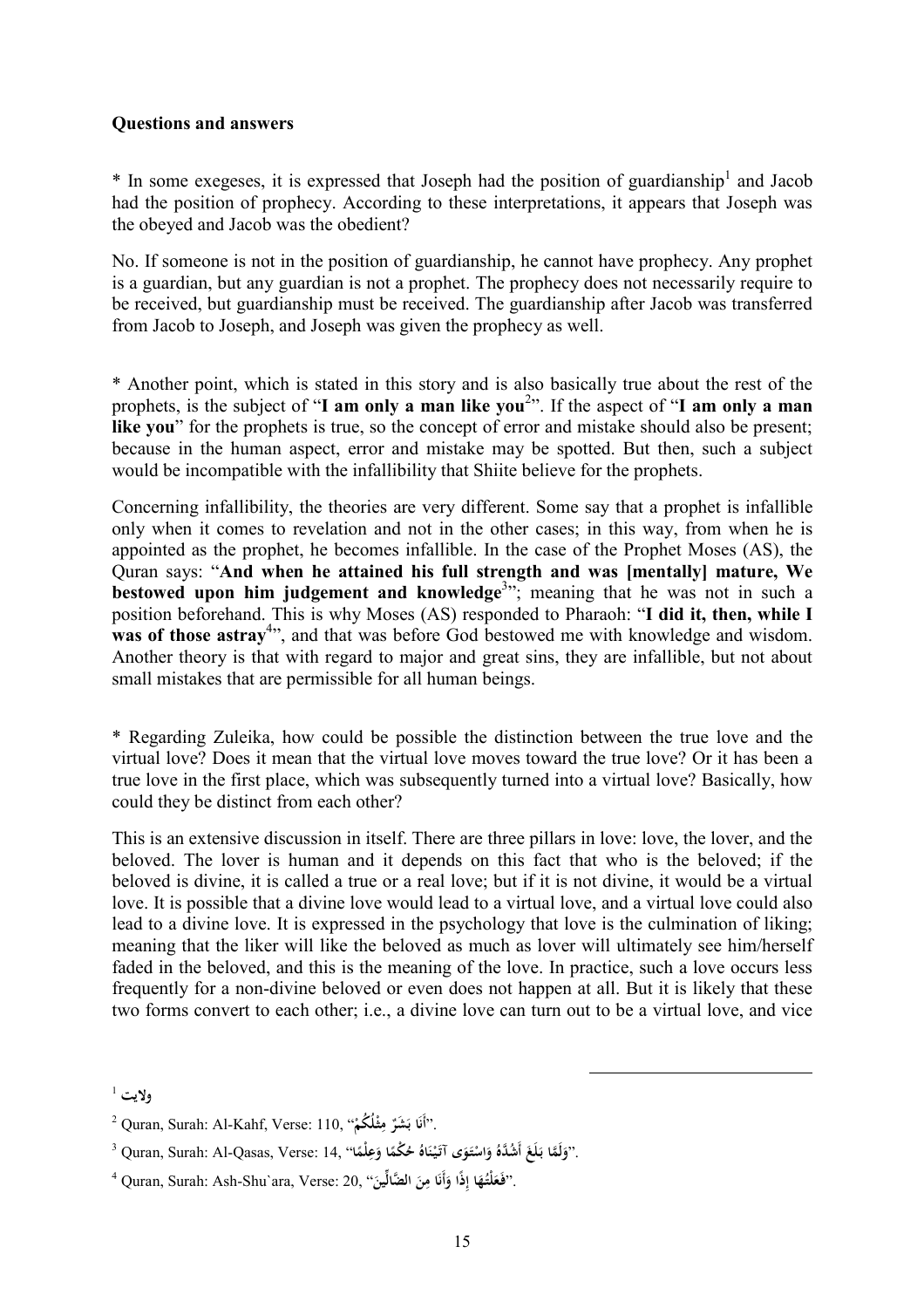versa. It is also said that "virtuality is an arch of truth<sup>1</sup>". Therefore, even in the virtual love, the lover learns to forget himself. When s/he does such a thing for a period of time, s/he realizes that the beloved is not the one worth forgetting him/herself for. For example, in the story reflected in the Masnavi of  $Rum<sup>2</sup>$ , in which a slave girl fell in love and became pale, and was given some medicine, finally, the love was lost and she realized that he is not the person worth fading in, and then, her love turned into a divine love.

\* Is the above matter true and relevant, with respect to the number of the wives of the Prophet Muhammad (PBUH) and the narrative attributed to him, which says: "I chose three things from your world: fragrance, women, and prayer"? In fact, could it be true that a divine love would turn into a virtual love? Is it right that the Prophet's interest in women would be the conversion of the divine love to the virtual love? Can this be interpreted in this way?

No, it was the divine approval for him to have love with women; otherwise, imagine that the love the Prophet Muhammad had for Khadijah was very different compared to his love for Aisha. The Prophet halved the love he had for Khadijah into two parts: half was given to Aisha, who was younger and of the other type, and the other half was devoted to Uma Salamah, who was an elderly woman. In other words, the Prophet was allowed to have this type of love.

\* With respect to the materials you provided about dreaming, in the psychoanalysis, they raise this issue relating to unconsciousness, and they even relate the revelation to unconsciousness; to what extent psychoanalysis could be our measure and reference when talking about this matter?

The emergence of psychoanalysis dates back to more than nearly a hundred years ago and it is still an infant. God, in problems and difficulties, sends us all kinds of aids, such as the intellectual aid, or he sometimes sends us an army, like when Muslims were fighting and Hamza came to assist them. Similarly, God sometimes creates a baby and it will be grown up to help us. Psychoanalysis is currently aiding us in many areas. For instance, it has been positive to verify our understanding and has proved our words and then, it can be said that it has guided us. But it is obviously incorrect to rely on the psychoanalysis. Instead, it should be said that God has provided us with the psychoanalysis to strengthen our faith in the matters related to it.

\* Do you prefer Jung's psychoanalysis to Freud's style, or vice versa?

Jung's style I prefer. Freud's ideas were a reaction to the common thoughts of the eras before him and also his contemporary theories. In other words, while Freud gained experience from his own past life and set the rules accordingly, some of his thoughts were a reaction to the common idea, in which Christian clergymen (priests) claimed that talking about sexual matters makes no sense at all. Of course, it should be declared that some of them did not talk about it, but they did it in secret. However, the reflection of them not talking about it made Freud stating that everything is based on sexual relations. Before him, it was expressed that this matter does not affect children; but Freud said: "No, humans are affected from the age of

<sup>1</sup> **المجاز قنطرة الحقيقه**

<sup>2</sup> Book One